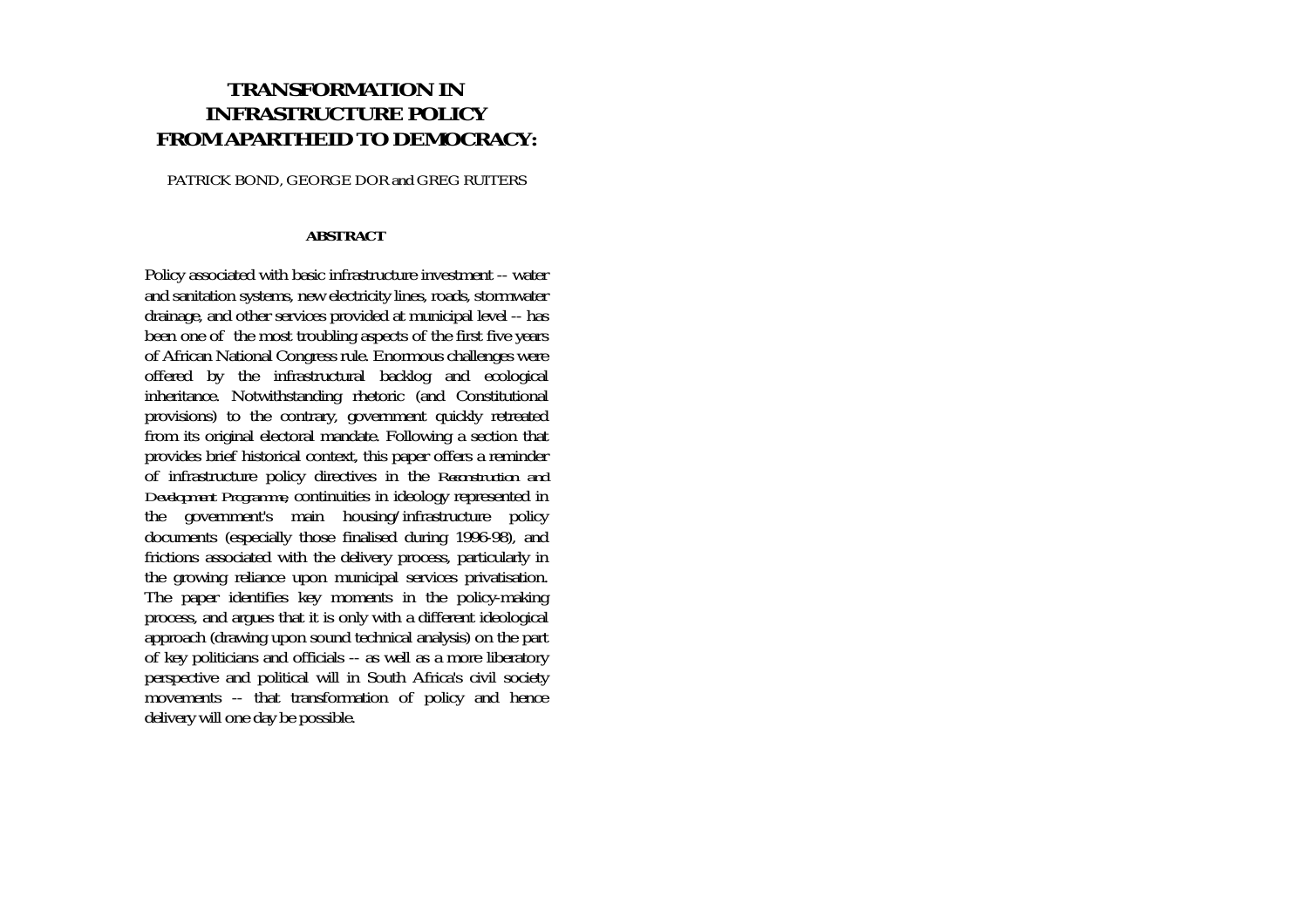#### **INTRODUCTION : INFRASTRUCTURE POLICY NEEDS FIXING**

There are far more continuities than change, between the ungenerous housing and household infrastructure policies of the late-apartheid regime and those of the ANC government. The most telling principles now widely followed across government are that the user must pay the marginal cost of services, that standards be minimal for those who cannot afford marginal cost, and that commercialisation and indeed privatisation of infrastructure-related services be pursued. The contrast between these central infrastructure principles and what ANC constituents have traditionally demanded (and what was promised in the 1994 *Reconstruction and Development Programme*) is the core subject of this paper.

 The disjuncture between what is required and what is on offer is not an accident, though neither is a necessary outcome. It reflects quite similar influences in the form of policy advice that flowed, during the 1980s-90s, from the World Bank and its main South African surrogates (the Urban Foundation and the Development Bank of Southern Africa). The key apartheid-era statements that introduced the site-and-service approach to housing and narrow cost-recovery municipal services practices included the Independent Development Trust housing grant (1991), the de Loor Report (1992), and the National Housing Forum accord (1994).

 The main post-apartheid infrastructure policies through which we can trace the influence of neo-liberal advice are the *Housing White Paper* of November 1994 (Department of Housing), the *Water Supply and Sanitation White Paper* of November 1994, the *Urban Infrastructure Investment Framework* of March 1995 (RDP Ministry), the *Urban and Rural Development Strategies* of October 1995 (RDP Ministry), the *Urban and Rural Development Frameworks* of May 1997 (Departments of Housing and Land Affairs), the *Municipal Infrastructure Investment Framework* of July 1997 (Department of Constitutional Development), the *Local Government White Paper* of February 1998 (Department of Constitutional Development), the April 1998 *Policy Paper on Intergovernmental Finance* (Department of Finance), and the August 1998 *Draft Regulatory Framework for Municipal Service Partnerships*. Other papers from the Departments of Water Affairs and Forestry, and Energy and Minerals, are similar in tone and content. A variety of laws and regulations have codified these policies, even if implementation has been uneven. (Notably, many of these can be read as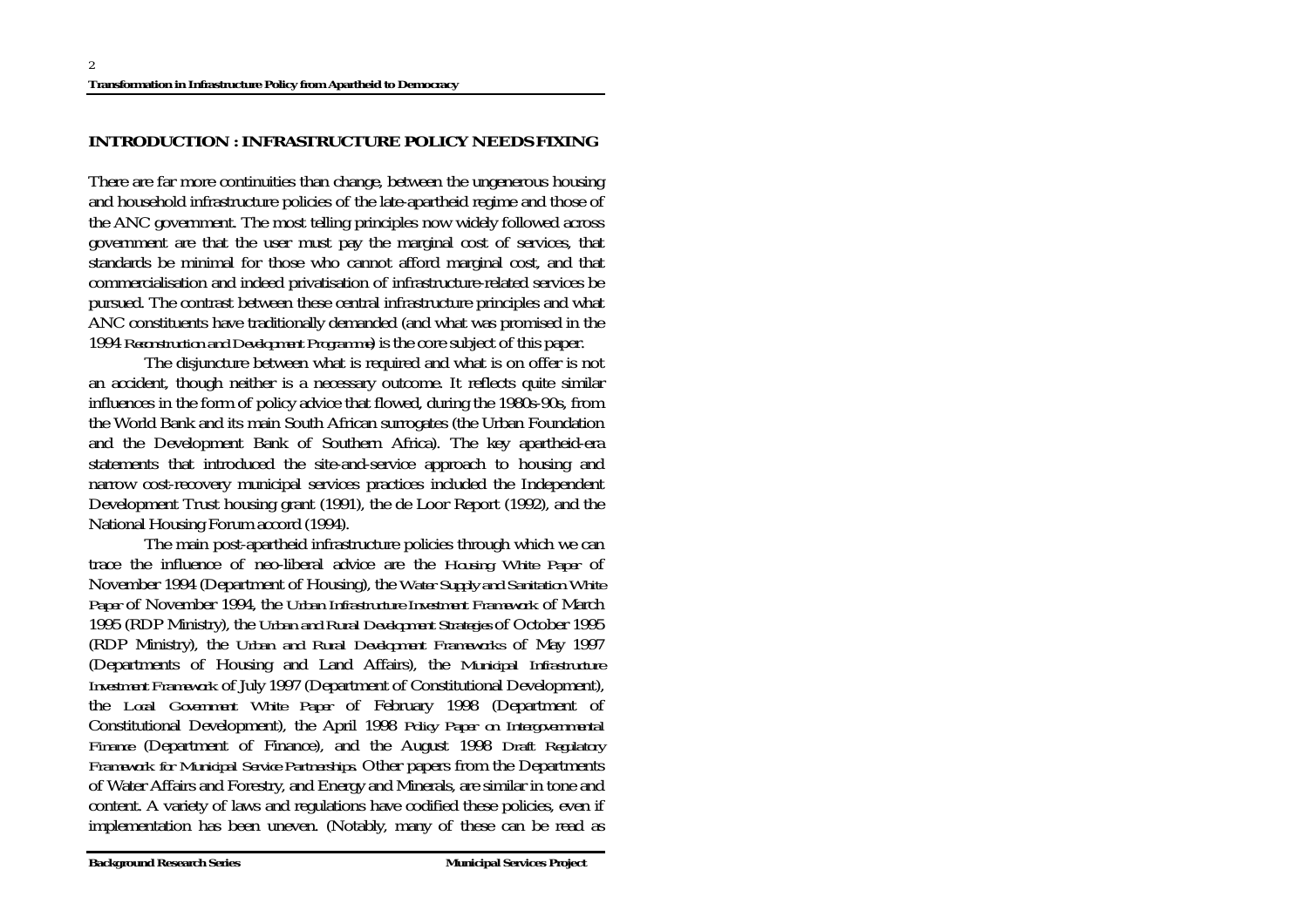entailing a profound conflict with the South African Constitution, which, amongst other socio-economic rights, confers "the right to have access to... sufficient... water")(RSA, 1996, s.27.1).

 Taken together, these core policy statements of infrastructure and municipal services policy represent the main barriers to provision of basic water, sanitation, electricity and other household and community infrastructure investments, and to the cross-subsidisation necessary to pay for the recurrent costs associated with minimally decent standards of consumption. This paper shows the ebb and flow of the policy argument, invoking aspects of the reasoning promoted by the two main opposing camps in the debate: the neoliberals and the progressives. To borrow Tomlinson's (1993) typology of the main competing "urban visions," a third group which had earlier dominated policy-making -- apartheid-era statists -- had waned decisively by the early 1990s.

 Since the neo-liberal camp consistently won the debates and wrote policy accordingly (not necessarily because their arguments were more convincing, but rather reflecting the balance of forces in society as a whole), it is important to show that an alternative, progressive policy framework - providing infrastructure for all, on the basis of "intermediate" level standards and a free "lifeline" bloc of water and electricity consumption -- was (and is) feasible and affordable. Thus one of the objectives of this paper is to argue that South African government policy-makers -- and if not politicians and officials, surely the leading civil society organisers -- should return to their roots, drawing on insights gained through decades of social struggles by mass democratic organisations in townships and villages. What this would mean in practice would be providing higher-standard but lower-priced infrastructure and services to South Africans than is presently being practiced and contemplated. The paper suggests ways to do that rely on domestic (South African) financing, not that of the World Bank or other international lenders, through partnerships between the first democratic state (at central, provincial and municipal levels) and local communities.

 The paper therefore has a dual function of offering constructive criticisms about existing policies and, in its conclusion, posing an alternative. Along the way, we dissect crucial aspects of late-apartheid policy and socioecological conditions associated with infrastructure, before considering the

3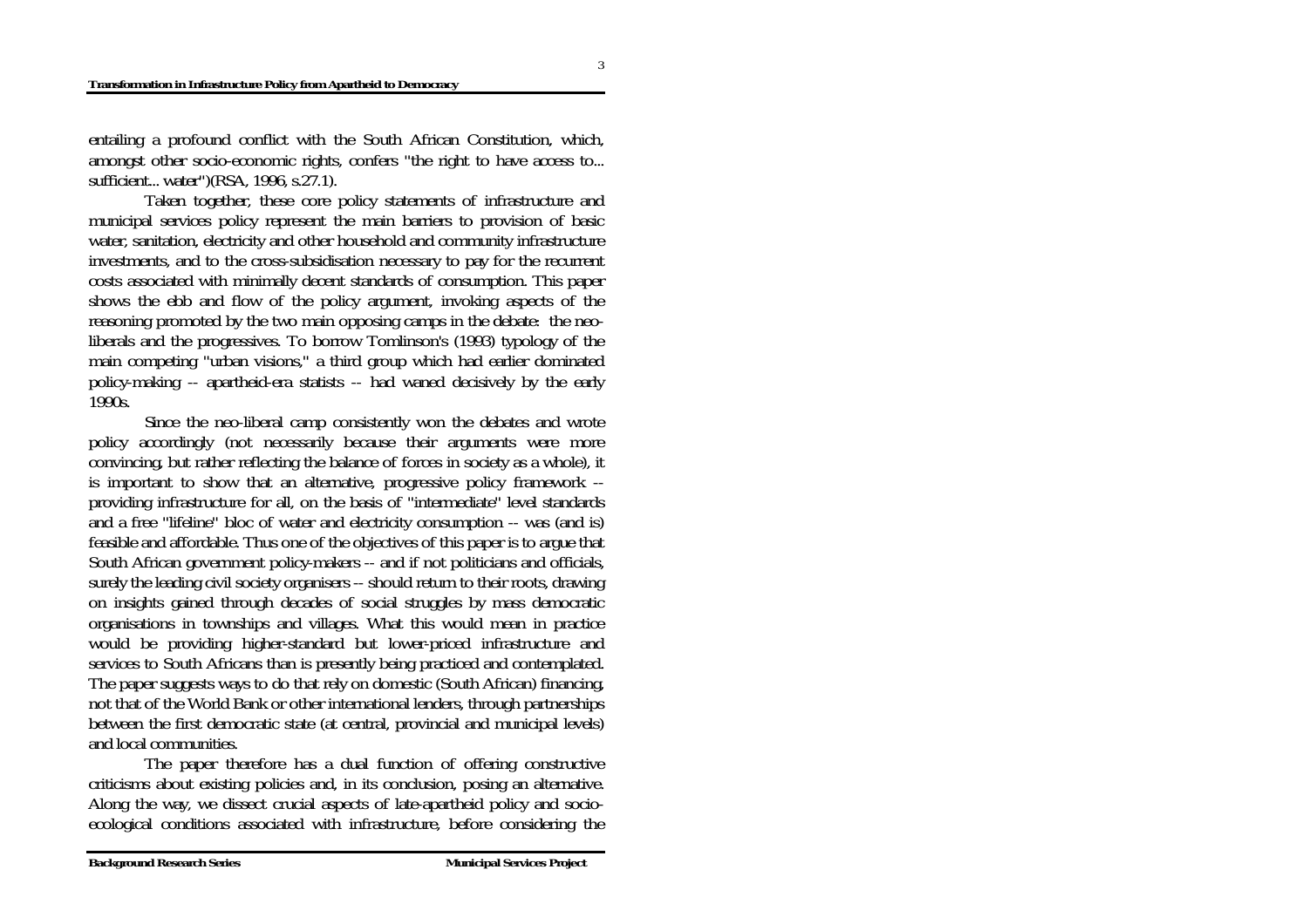ANC government's mandate to deliver infrastructure and services to all South Africans, revisiting the debate over municipal services provision, and explaining the failure of existing options under consideration to adequately meet the infrastructure mandate.

## **GOVERNMENT'S INHERITANCE**

When in 1994 the first democratic government was elected on a platform known as the *Reconstruction and Development Programme* (RDP), there was a high expectation that politicians and officials would immediately deliver improved basic services to the mass constituency of the victorious African National Congress (see Bond, 1999a and 1999b, Chapter Four for details). Lateapartheid household infrastructure practices were sufficiently egregious that numerous 1980s social struggles arose, achieved defensive successes (such as preventing repossessions of houses and cut-offs of services), and codified a more humane approach grounded in a rights-based discourse. No new, overarching policy could be generated given the late-apartheid regime's lack of credibility, and hence the infrastructure "policy" inherited by the democratic government in 1994 was in fact merely an amalgamation of a variety of projectbased, highly fragmented approaches to housing and local government.

 The context for the policy vacuum is important. After the 1980s rent boycotts became debilitating for Black Local Authorities, causing virtually all to fall into formal bankruptcy, the apartheid government's national housing funds were redirected to covering municipal operating expenses. Attempts to evict non-payers and to cut off vital municipal services were successfully resisted by residents' mass action, and only a very few Conservative Party-ruled white municipalities were able to, even temporarily, punish black residents for nonpayment (a few incidents of cholera generated by services cuts during the early 1990s were so widely condemned that the practice of disconnection halted). Meanwhile, virtually no new houses for "African" people were built by the state during the late 1980s. Instead, deregulation of racial restrictions on property ownership and the failure of banks' white client base to grow adequately led to a dramatic increase in private housing construction in the townships (once the mid-1980s civic association protests had been snuffed by state repression) (Mayekiso, 1996), fuelled by bank credit on (initially easy) terms.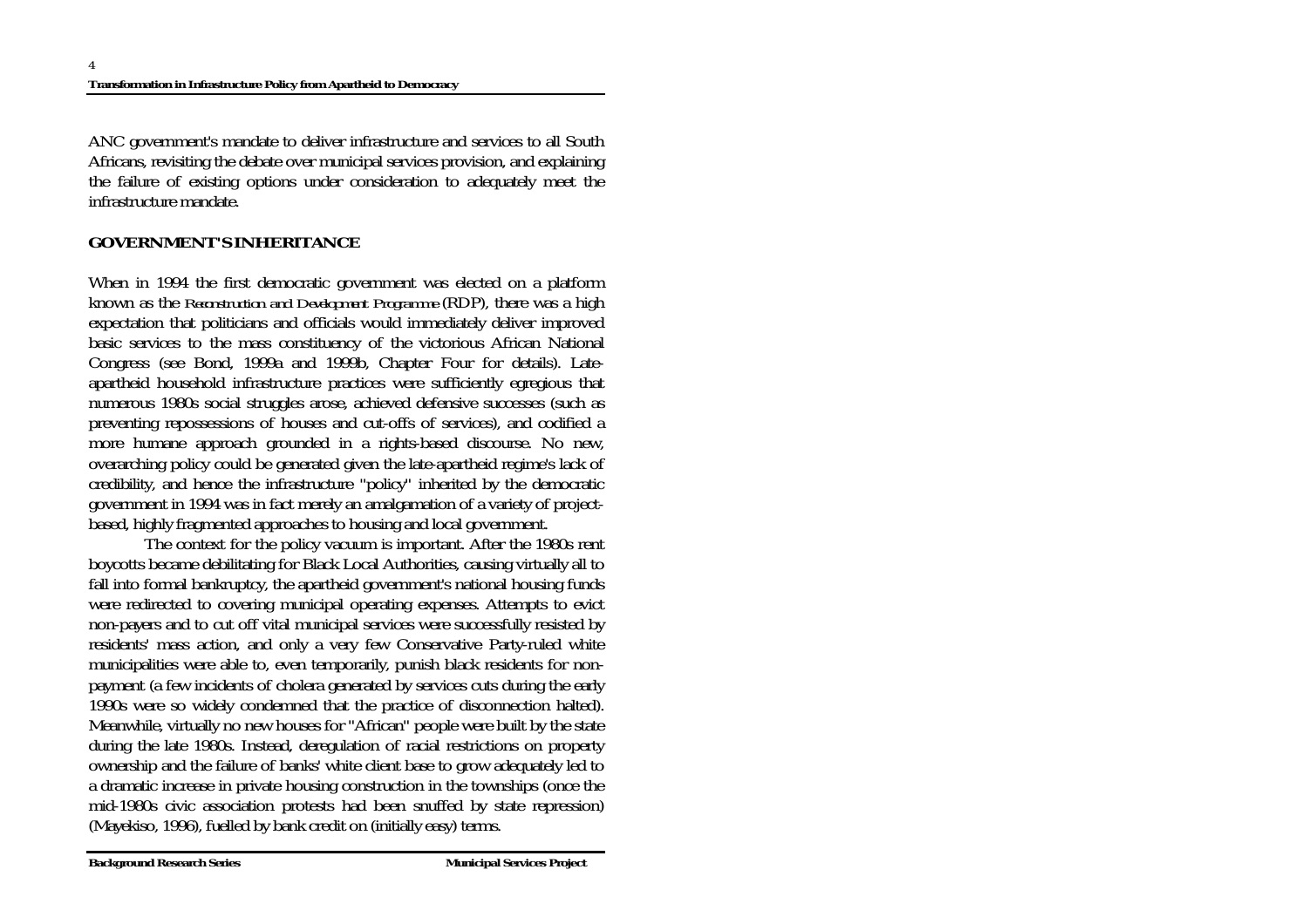What this left by the end of the 1980s was a series of recent township housing projects -- usually poorly-located, however, on cheaper land in distant locations -- with relatively good levels of service (full electricity and fullyreticulated water and sewerage) for approximately 200 000 households (still leaving an estimated three million households without adequate shelter); a slow household electrification programme run by Eskom in the main existing urban townships (though unevenly, and delays in implementation caused by local authority turf problems); and, in the interstices, a dramatic increase in shack settlements without even rudimentary services. The first main component of the *de facto* late-apartheid housing policy -- privately-owned, bank-bonded housing -- slowed to a virtual standstill from 1990-95 once interest rates on housing bonds had increased from their low of 12,5% in 1986 to 20,75% by 1989, leading to approximately 40% of all borrowers defaulting or falling into deep arrears (the interest rate increase also generated the country's longest-ever depression, which cost many hundreds of thousands of jobs, including many held by township residents with bonds). The second component, electrification, picked up slowly and then peaked at close to 400 000 new connections per year (including rural areas) in the mid-1990s, as Eskom reacted to political pressure by increasing its (high-priced but low-profit) retail supply. The third component, upgrading of shack settlements and the formalisation of site-andservice programmes and projects, became the basis for 1990s infrastructure policy.

 The first key statement of the late-apartheid government's intent to establish household infrastructure at inadequate levels for slightly-better formalised shack settlements was the 1991 Independent Development Trust (IDT) housing grant. Inspired by World Bank "site-and-service" projects and policies, the R7 500 IDT capital subsidy for servicing sites was designed and largely implemented by officials associated with the Urban Foundation, the large corporate-funded think-tank and developer founded by Harry Oppenheimer and Anton Rupert in the wake of the 1976 Soweto uprising. The IDT projects were quickly labeled "I Do Toilets," because they financed the construction of merely a toilet (with no building materials or electricity hook-up provided). This "beacon of hope" -- as IDT director (and former Urban Foundation director) Jan Steyn put it -- was soon followed by more government "toilets in the veld" projects, such as those in very poorly-located

5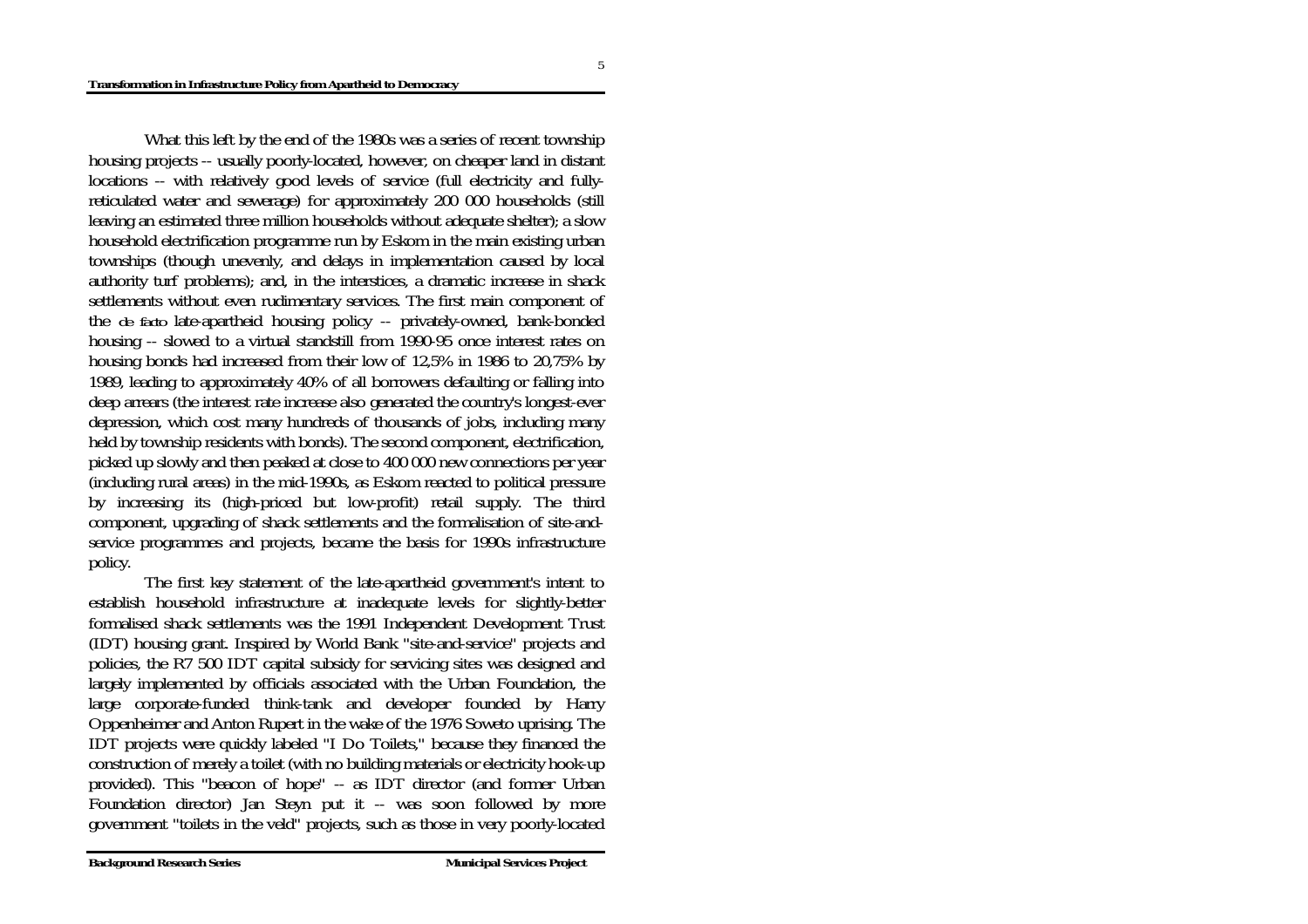settings supported by the Department of Development Aid (whose mandate was to fund "self-governing" homelands).

 Recognising that this new approach could help dampen the fiscal requirements associated with rapid urbanisation, in 1992 Department of Housing politicians and bureaucrats drafted the *Report of the Task Group on National Housing Policy and Strategy*, which endorsed a World Bank critique of the IDT subsidy for being "unrealistically high" (see Bond, 1992, for a critique). In terms of guiding principles, as de Loor put it, "Deregulation, commercialisation and the employment of sound policies which strengthen market forces and provide access to opportunities are all strategies which need strong promotion and high priority." As Tomlinson (1993) shows, an entirely different approach was adopted by civic associations and their technical colleagues in the "urban service organisations" (largely research NGOs in each of the main cities).

 A degree of criticism of the late-apartheid government's approach emerged in the National Housing Forum. But the Forum's domination by Urban Foundation personnel and big business lobbyists (and ineffective ANC and civic movement participation) assured that the critique would only scratch the surface and that in early 1994, in a controversial deal with Louis Shill following months of severe conflict (Bond, 1993), a modified site-and-service policy (with a R12 500 maximum subsidy) would lay the basis for post-1994 policy. The key actor in the adoption of the Forum compromise as the basis for post-apartheid housing policy was the ANC representative to the Forum, and subsequently Department of Housing Director-General, Billy Cobbett. According to Swilling (1999),

> It was largely up to Cobbett as to who from the democratic movement participated in the policy process. When questioned as to why he largely kept the urban service organisations out of the national housing policy formulation process, he said that there was an emphasis from his political bosses on direct representation of political and civic leaders rather than involvement of "experts" from the urban service organisations. This contrasted markedly from the strategy of organised business -- in particular the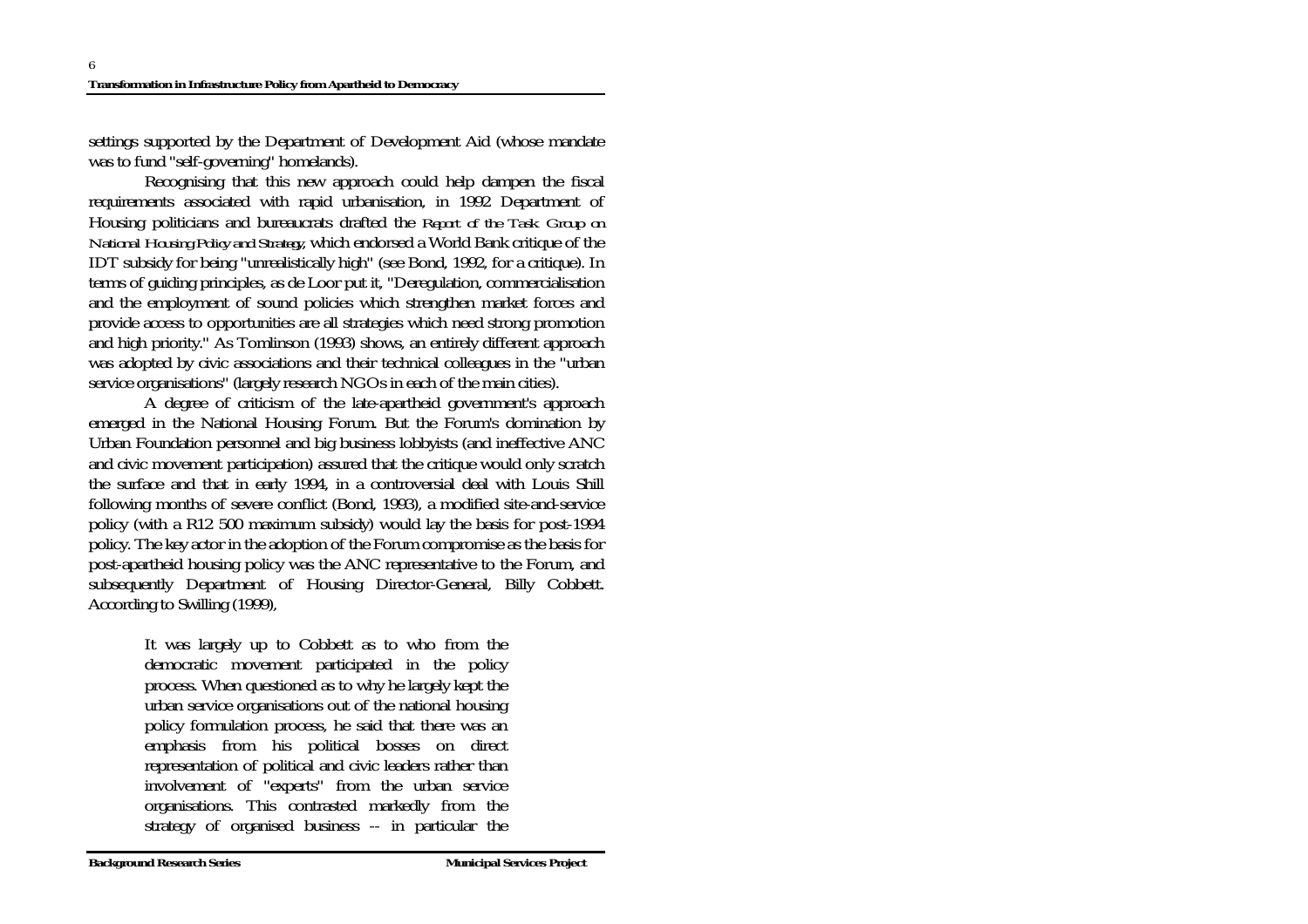banking institutions -- who seconded large numbers of experts into the process and in so doing directly influenced the policy agenda in a way that would be impossible today, or even during the apartheid era. The democratic movement's overcommitted political and civic leaders were not equipped to deal with this army of technical expertise that were trusted with broad negotiating mandates by their principals. The consequences of this strategic (mis)calculation will be felt for many years.

At the same time, a new definition of service delivery was proposed in the *White Paper on Water and Sanitation*, namely that the "lifeline" price of water to retail consumers should be at least equal to the operating and maintenance expenses; all previous use of the term lifeline was "free." This was a fundamental statement that a neo-liberal pricing policy would prevail in the crucial water sector.

 The socio-ecological inheritance associated with maldistribution of infrastructure resources must also be considered. Water management offers South African government and society possibly the most serious contemporary challenges. Amongst the main problems for environmental management are water scarcity; the maldistribution of water; pollution of water sources; other forms of structural damage to water ecosystems; and substandard or nonexistent sanitation. South Africans have access each year to, on average, only 1 200 kl per person of available water, of which half is already dammed. Ineffective and destructive uses of water are prevalent. Water scarcity is exacerbated by South Africa's erratic rainfall patterns, and the effect of periodic droughts on low-income people is particularly devastating (whereas wealthy white farmers have traditionally gained access to state compensation during droughts). There exists a worrying potential for both domestic and regional geopolitical conflict over access to water, with South Africa already draining Lesotho's water and with controversial plans underway to tap other regional sources, as well as border rivers (such as the Orange River bordering Namibia, via the Lesotho Highlands Water Project).

The distribution of South Africa's water across the population is even

7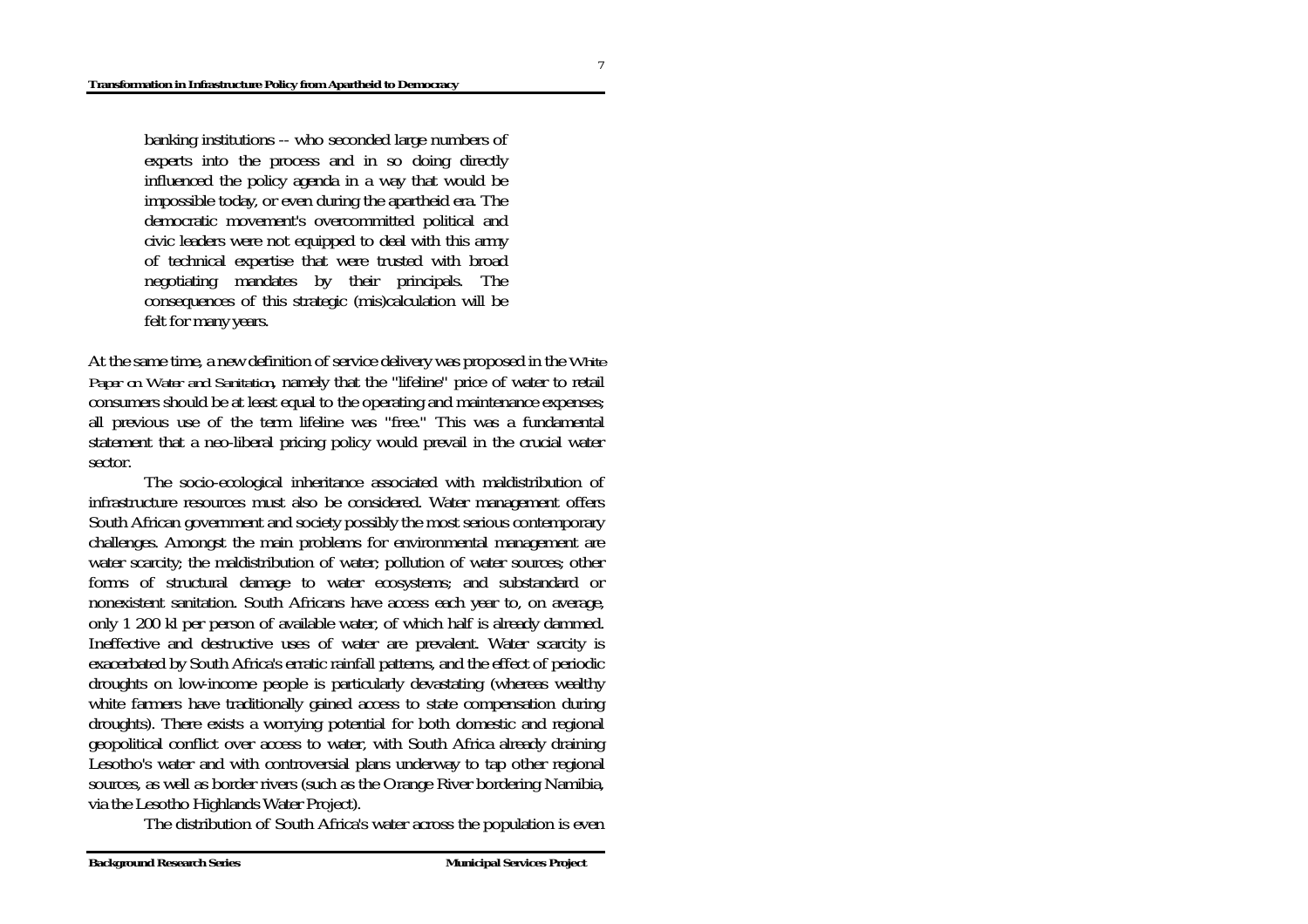more unequal, measured in class, race and gender terms, than the distribution of income. More than half of the country's raw water is used for whitedominated commercial agriculture, of which half is considered to be wasted due to poor irrigation techniques and inappropriate crop choice. Another quarter is used in mining and industry. Around 12% of South Africa's water is consumed by households, but of that amount, more than half goes into (white people's) gardens and swimming pools, and less than a tenth is consumed by all black South African households. Minimal water access is one reason for black South Africans suffering by far the highest infant mortality and water-related disease rates in all of Africa in relation to per capita GDP. Access by the majority is improving only marginally, notwithstanding massive cross-watershed pumping of water, for example, from Lesotho, done inexplicably (as shown below) in the name of development. In rural areas, the Departments of Agriculture and of Water Affairs and Forestry are making only minimal efforts to improve water access to black farmers, and indeed due to impending water shortages the government will only expand existing water supply systems (which irrigate white farmland) -- the Lesotho Highlands, the Tugela, Mkzomazi and Mzimvubu basins, the Orange River and Western Cape sources -- with only a tiny fraction of resources spent on new irrigation schemes for emergent farmers.

 Likewise, water-borne sanitation is available to only around one third of black South Africans, and excessive amounts of water (typically 13 litres per flush) are used in virtually all middle- and upper-class areas. Although a solidwaste sanitation system is desirable, so too would universal installation of lowflush and dual-flush toilets (as well as low-flow showerheads) save water and cut sewage treatment costs, while sanitation services could be extended to all households (although this would contradict current policy on household affordability grounds, regardless of the social and ecological consequences). Dumping of untreated sewage into the sea remains an issue. Mass pit latrines in urban and peri-urban areas remain factors in the spread of faecal bacteria.

 More general pollution of water ultimately destined for human consumption arises from largely unregulated discharges from industry, from waste dump runoff, and from agricultural chemicals and mine tailings/slimes dams. Faecal pollution is a problem in many urban areas due to most lowincome households' inadequate sanitation. Acid rain is considered extremely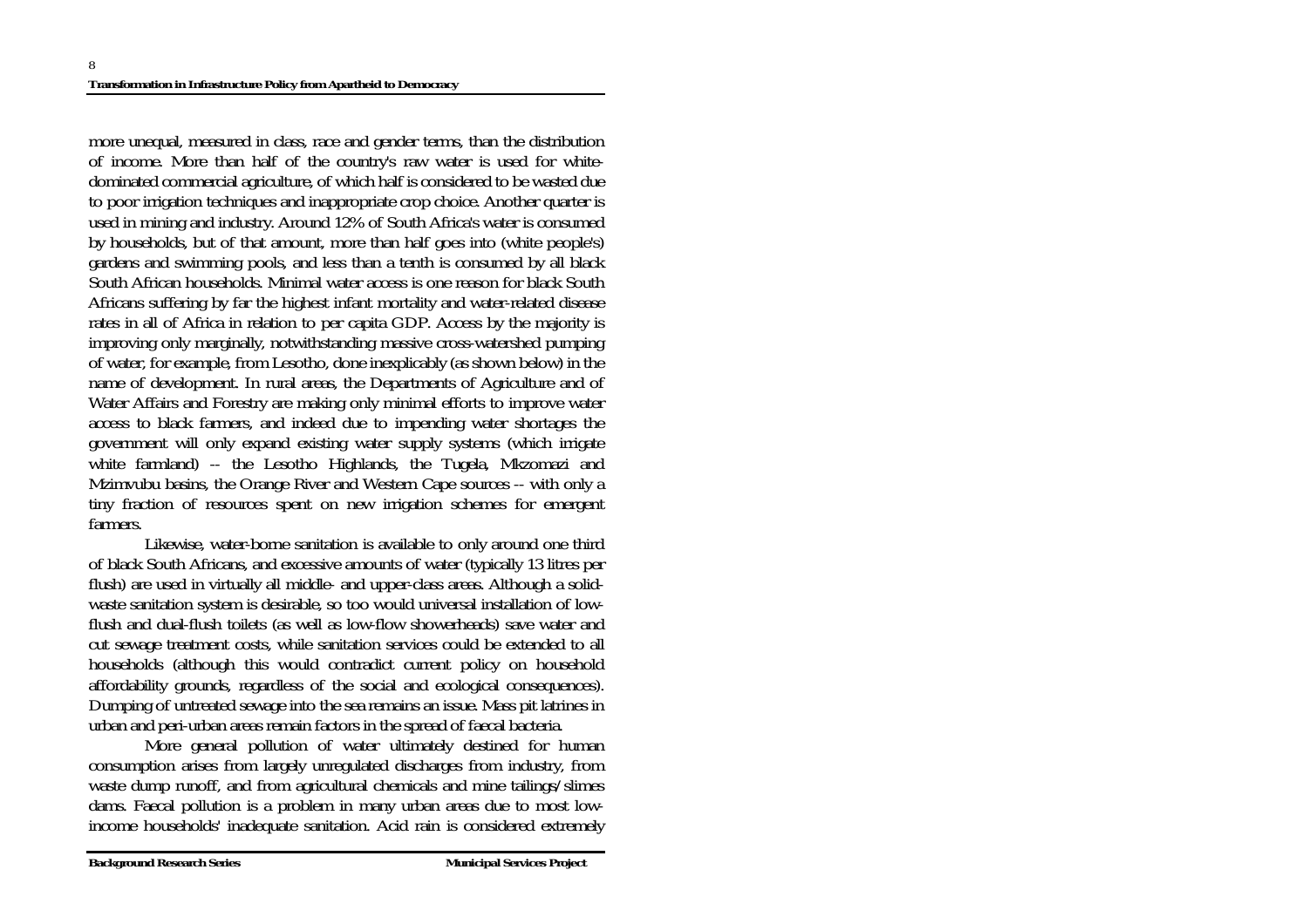prevalent in coal-burning regions of the country. All these features of pollution increase water treatment costs and raise public health risks to many low-income households dependent upon direct access to unpurified water. Water ecosystems suffer enormous soil loss and siltation through commercial agriculture, erosion caused by overcrowded rural areas, polluted aquifers from mining waste, the exhaustion of aquifers from excessive irrigation, and drainage of wetlands and regions with high levels of forestry (especially invasive-alien eucalyptus and pine plantations). There are also problems in declining natural flow-rates of rivers due to cross-watershed pumping (resulting, too, in increased urbanisation pressure), siltation of dam storage capacity (costing up to \$30 million per year), and salination and waterlogging of land due to intensive irrigation.

 Similar features of South Africa's energy inheritance deserve comment: a reliance on (and oversupply of) coal-generated electricity; lack of equitable access amongst households along class/race lines (with particularly severe gender implications); and related inefficiency in use associated with apartheid geographical segregation and urban sprawl. The strength of the coal mining industry fostered a reliance on electricity, with per capita consumption as high as in England (notwithstanding the fact that until recently only a quarter of South Africans had access to domestic sources) and per capita emissions of greenhouse gasses twice as high per capita as the rest of the world. In turn this reflects the importance of what has been termed the "Minerals-Energy-Complex" -- South Africa's economic core, effectively run by a handful of mining-based conglomerates and friendly parastatal agencies -- which has traditionally accounted for 1/4 to 1/3 of South Africa's GDP (and which even in the 1980s and 1990s, as the gold price declined, was the most important and dynamic sector). As one example of the power still invested in these large firms, the parastatal electricity company justifies ignoring its own anti-pollution policies (for example, refusing to install scrubbers at coal-fired stations, earning the wrath of even its own accountants) by the need to generate cheap electricity for export-led minerals and metals growth. As a result, electricity generation has been associated with high levels of greenhouse gasses, very high levels of acid rain, enormous surface water pollution, badly regulated nuclear supplies (near Cape Town), and ineffectual safety/health standards in coal mines. Poor planning two decades ago led to massive supply overcapacity (at peak in the

9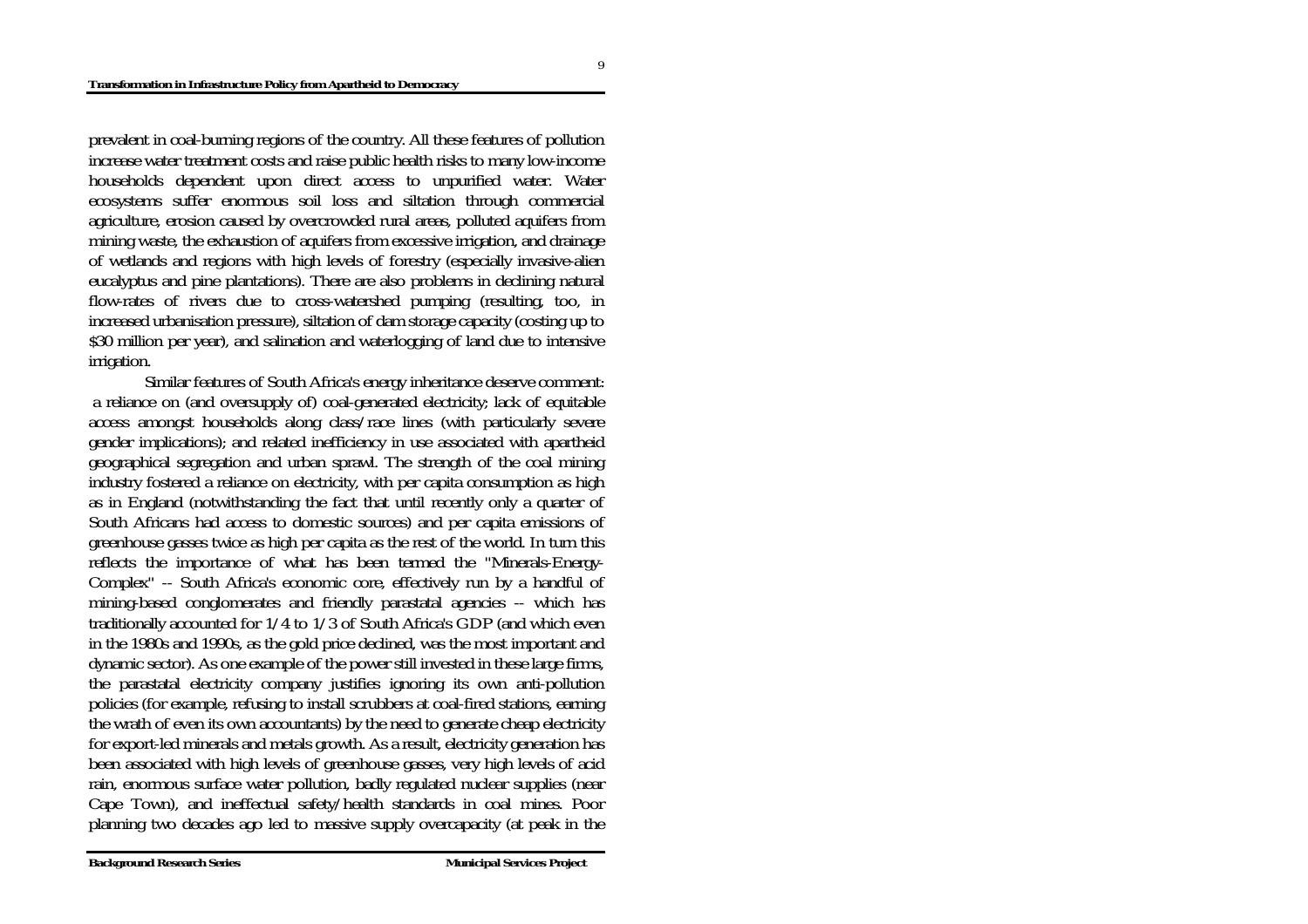early 1990s, 50% more than demanded), yet very little of the capacity has been used to provide low-income people with sufficiently cheap energy.

 Indeed, the meager electricity consumed by low-income households (about 3% of the total) comes at a high price (in 1996, R0,20/kWh) in relation to the very low-cost supply of power to large corporate consumers, particularly the mines and minerals smelters (in 1996, less than R0,06/kWh). Hence even after more than a million households were added to the electricity grid during the 1990s, many could not afford to maintain consumption at levels sufficiently profitable for the state electricity company, relying instead for lighting, cooking and heating on paraffin (with its burn-related health risks), coal (with high levels of domestic and township-wide air pollution) and wood (with consequences for deforestation). Women are far more adversely affected by the unaffordability of electric power sources, as well as in expending time and energy to obtain alternative energy sources. Reacting to these formidable infrastructure-related problems, government turned to neo-liberal principles, particularly lower standards, higher cost-recovery, and creeping privatisation -- notwithstanding a much more expansive mandate from its supporters.

#### **GOVERNMENT'S MANDATE**

Given that many Democratic Movement leaders saw transitional bargaining fora like the National Housing Forum as merely stepping stones to power and policy-making, it was not obvious initially how much Cobbett's early 1994 acceptance of site-and-service principles would shape future developments. The RDP was meant to change matters radically. As ANC leader Nelson Mandela remarked at the victory party on May 2, "We have emerged as the majority party on the basis of the programme which is contained in the Reconstruction and Development book. That is going to be the cornerstone, the foundation, upon which the Government of National Unity is going to be based. I appeal to all leaders who are going to serve in this government to honour this programme."

 The RDP's paper on "Meeting Basic Needs" began with an ambitious statement (ANC, 1994, section 2.1.3): "With a per capita gross national product (GNP) of more than R8 500 South Africa is classified as an upper middle income country. Given its resources, South Africa can afford to feed,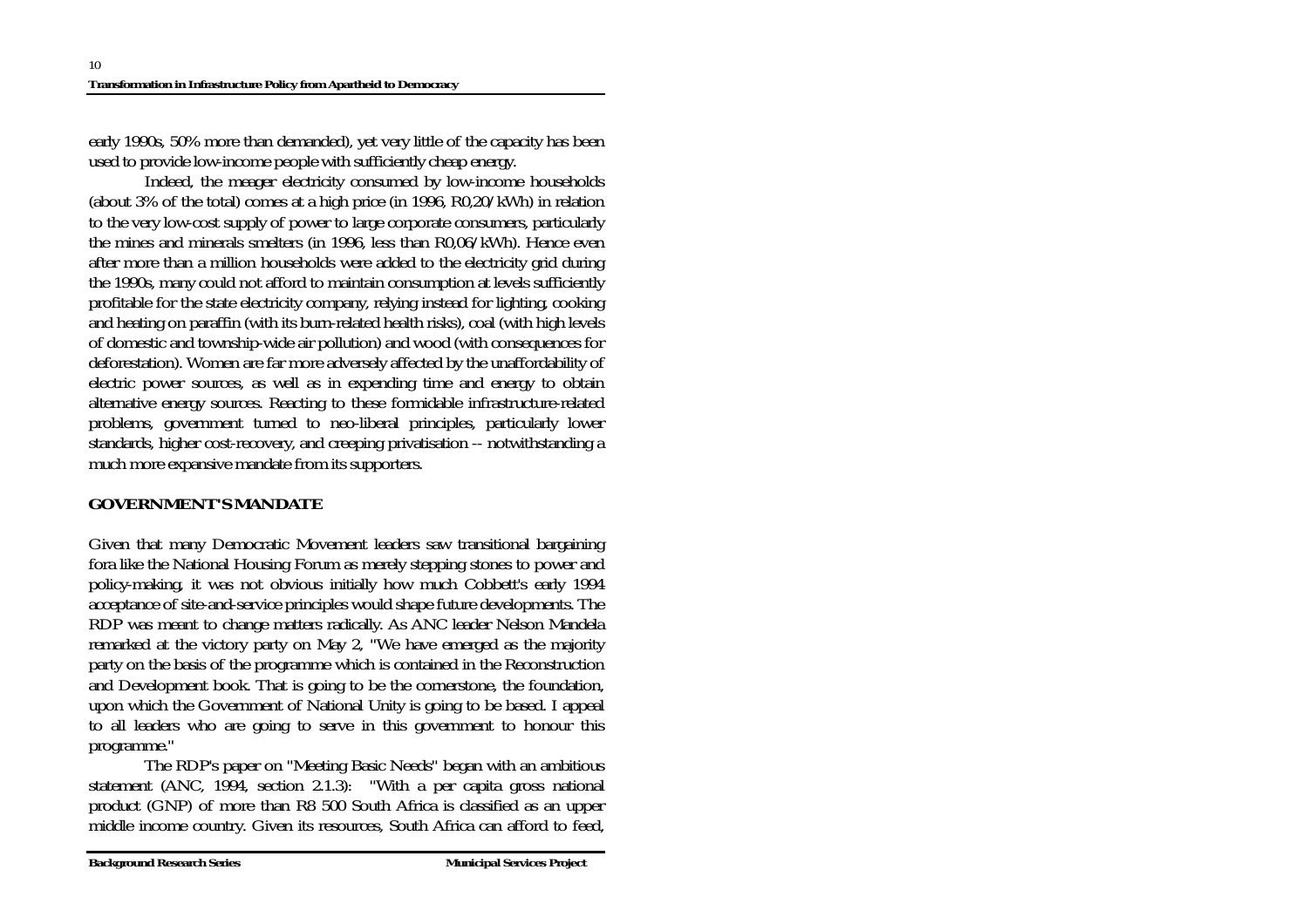house, educate and provide health care for all its citizens." The document proceeded to list a number of specific areas (many related to the International Covenant on Economic, Cultural and Social Rights) in which South Africans can consider themselves *entitled* to an adequate consumption level of goods and services. The RDP's approach, in short, was to ensure that essential service needs were met through vast increases in government subsidies when the market failed, and by mobilising additional resources through partnerships, more forcefully tapping capital markets, and via off-budget methods. This was government's overarching mandate in the area of infrastructure and services, and concrete suggestions with regard to housing, land reform and services were made to direct policy-makers in detail.

 Thus, for example, the RDP offered hope for a decent residential existence far beyond what was on offer in existing site-and-service schemes (ANC, 1994, section 2.5.7): "As a minimum, all housing must provide protection from weather, a durable structure, and reasonable living space and privacy. A house must include sanitary facilities, storm-water drainage, a household energy supply (whether linked to grid electricity supply or derived from other sources, such as solar energy), and convenient access to clean water." The budgetary goal for housing expenditure in the RDP is 5% of the entire national budget; this goal was repeated in the *Housing White Paper*. The failure of the first democratic government's housing policy to ensure such standards -- due to its focus on "incremental" building techniques, a maximum subsidy only half of that required to build housing (R15 000 instead of R30 000), and bank-centred financing -- is not the subject of this paper (Bond, 1999a and 1999b, Chapter Four). But it is noteworthy that the World Bank (1994) intervened in the housing policy debate shortly after the 1994 election and recommended that proposed subsidy levels be decreased and more use made of commercial banks. Within three months, the outlines of the new policy, which conflicted dramatically with the RDP, were adopted.

 Likewise, as specified in the RDP (ANC, 1994, sections 2.4.12, 2.4.14) the rural land reform "programme must include the provision of services to beneficiaries of land reform so that they can use their land as productively as possible" and "must aim to redistribute 30 per cent of agricultural land within the first five years of the programme." But as in the case of housing, a World Bank land reform team made market-oriented policy suggestions (e.g., a willing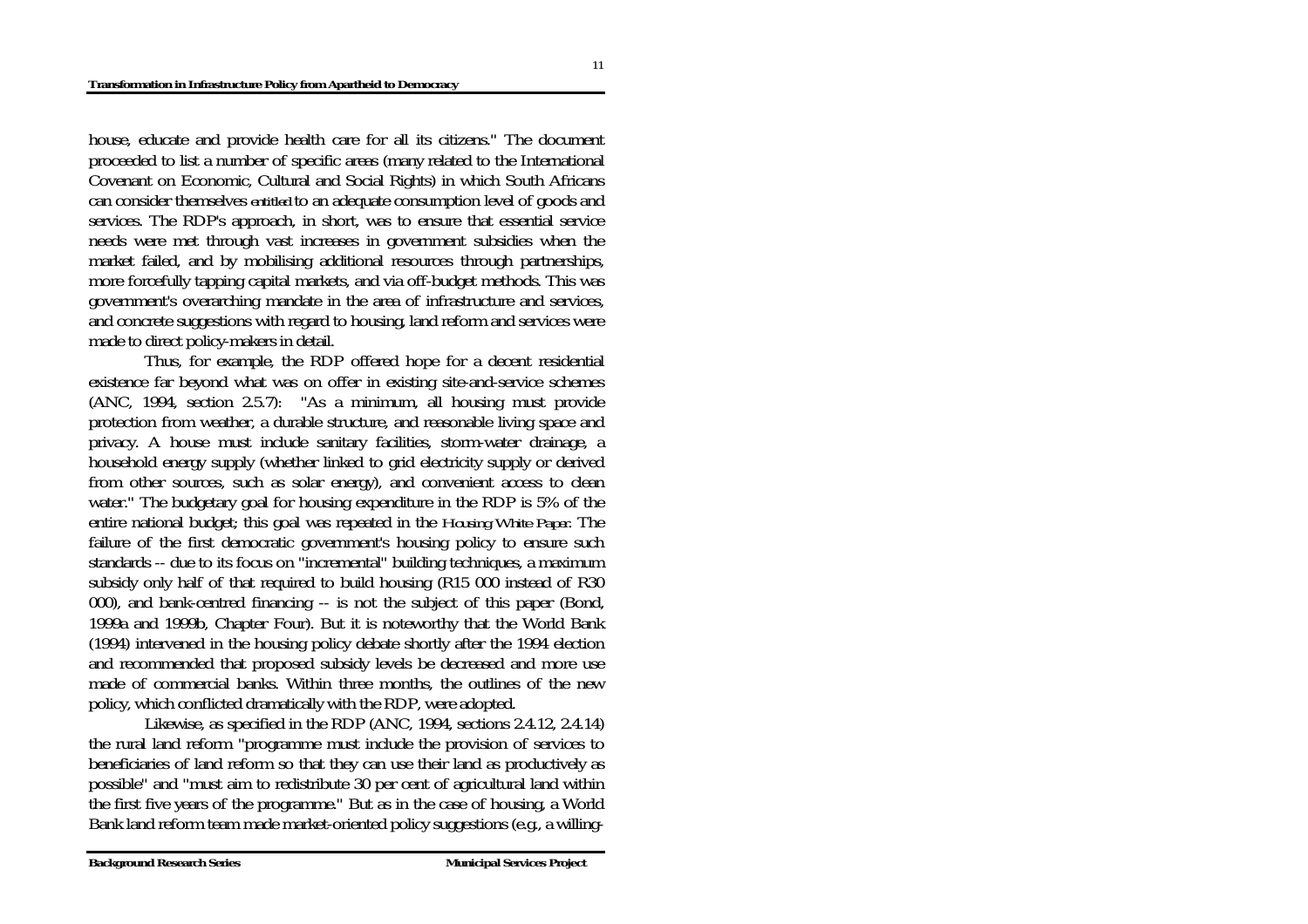seller, willing-buyer "kulak" model based on small grants and unsubsidised interest rates) in 1993 which were ultimately adopted by the new government (see Williams, 1996, for details and a critique). And as in the case of housing, the maximum land reform subsidy is R15 000, and provision of rural infrastructure and services were not considered as integral to provision of services to land reform recipients. Instead of redistributing 30% of agricultural land within five years, it is more likely that the Department of Land Affairs will redistribute less than 1%.

 How, according to the RDP, were infrastructure and services to be paid for? The RDP (ANC, 1994, sections 2.6.10, 2.7.8) specifies the need for tariff restructuring, cross-subsidies and lifeline services to the poor, with respect to both water (including sanitation) and electricity:

> To ensure that every person has an adequate water supply, the national tariff structure must include the following:

> > • a lifeline tariff to ensure that all South Africans are able to afford water services sufficient for health and hygiene requirements;

> > • in urban areas, a progressive block tariff to ensure that the long-term costs of supplying large-volume users are met and that there is a cross-subsidy to promote affordability for the poor, and

> > • in rural areas, a tariff that covers operating and maintenance costs of services, and recovery of capital costs from users on the basis of a cross-subsidy from urban areas in cases of limited rural affordability.

 The electrification programme will cost around R12 billion with annual investments peaking at R2 billion. This must be financed from within the industry as far as possible via crosssubsidies from other electricity consumers. Where necessary the democratic government will provide concessionary finance for the electrification of poor households in remote rural areas. A national Electrification Fund, underwritten by a government guarantee, must be created to raise bulk finance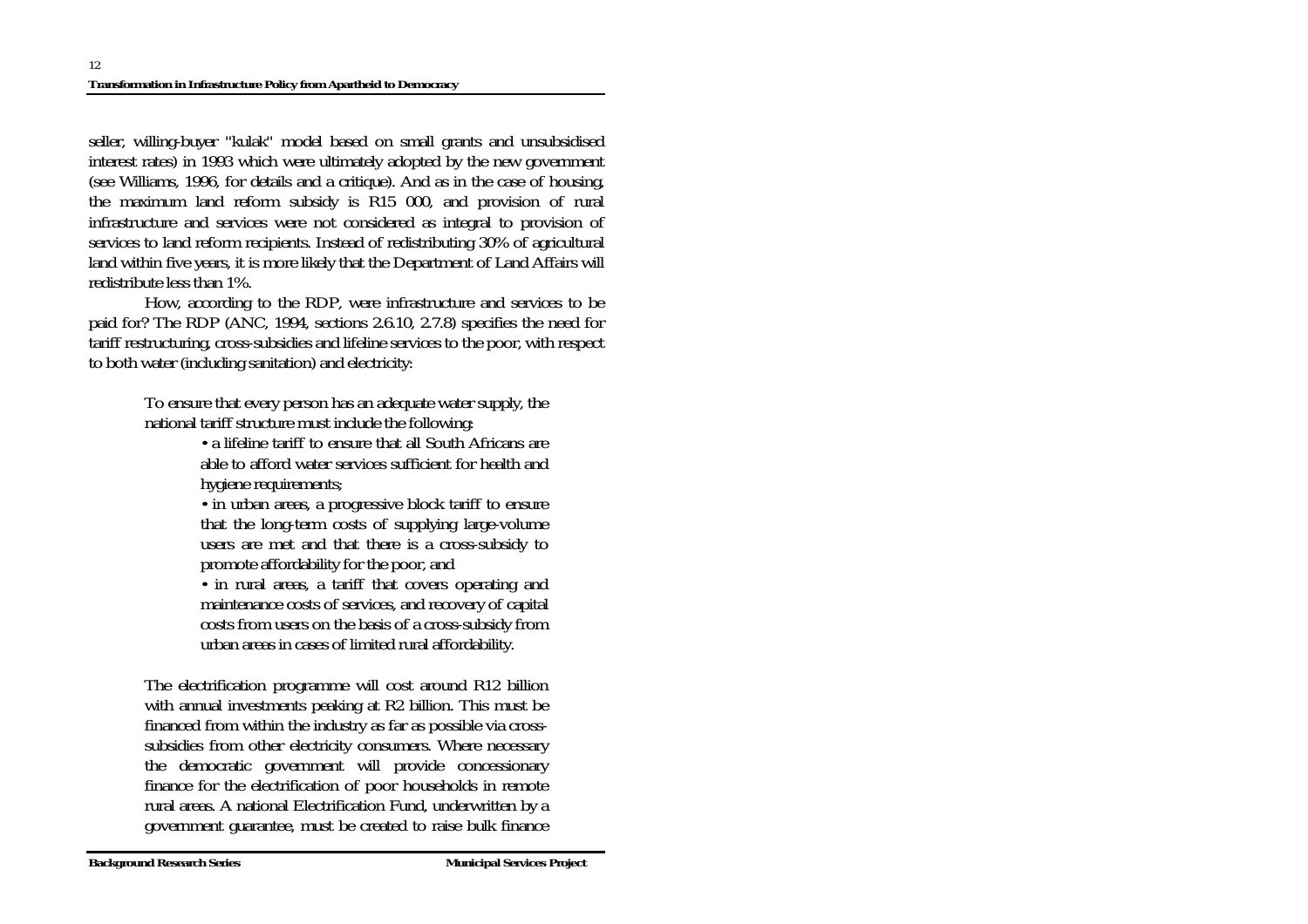from lenders and investors for electrification. Such a fund could potentially be linked to a Reconstruction Fund to be utilised for other related infrastructural financing needs. A national domestic tariff structure with low connection fees must be established to promote affordability.

With national tariff reform emphasising cross-subsidies (using national and provincial resources, not just local) and lifeline tariffs for low-income consumers, and with a more appropriate use of housing subsidies to finance deeper levels of capital infrastructure -- *neither of which should ultimately cost central government anything extra beyond even the existing (planned) urban housing and rural land reform grants* -- promises of humane standards of infrastructure and services for all South Africans can be kept, and additional public health, environmental and economic benefits to all of society (particularly women and children) can be gained.

 To clarify the difference between this mandate and the approach adopted to date, it is worth providing a critical assessment of the existing options government is now considering. We dispense with the conflict-ridden housing policy debate, for although it is crucial to understanding why so little state funding was made available in comparison to what was promised, why developers rather than the state and communities drove post-apartheid housing projects, and why so many other urban RDP promises were so explicitly violated (Bond, 1999a and 1999b), it is more important to communicate the details of declining infrastructure standards, below even that of "toilets-in-theveld."

### **THE POST-APARTHEID MUNICIPAL SERVICES DEBATE**

The *Municipal Infrastructure Investment Framework* (MIIF) describes the main infrastructure and services options planned by government. This framework, according to the Department of Constitutional Development's (DCD's) (1997, 2) "User-Friendly Guide," used "an economic modelling exercise to estimate services backlogs; assess the capital costs that are involved in removing these backlogs; and calculate the recurrent costs of operating and maintaining the services."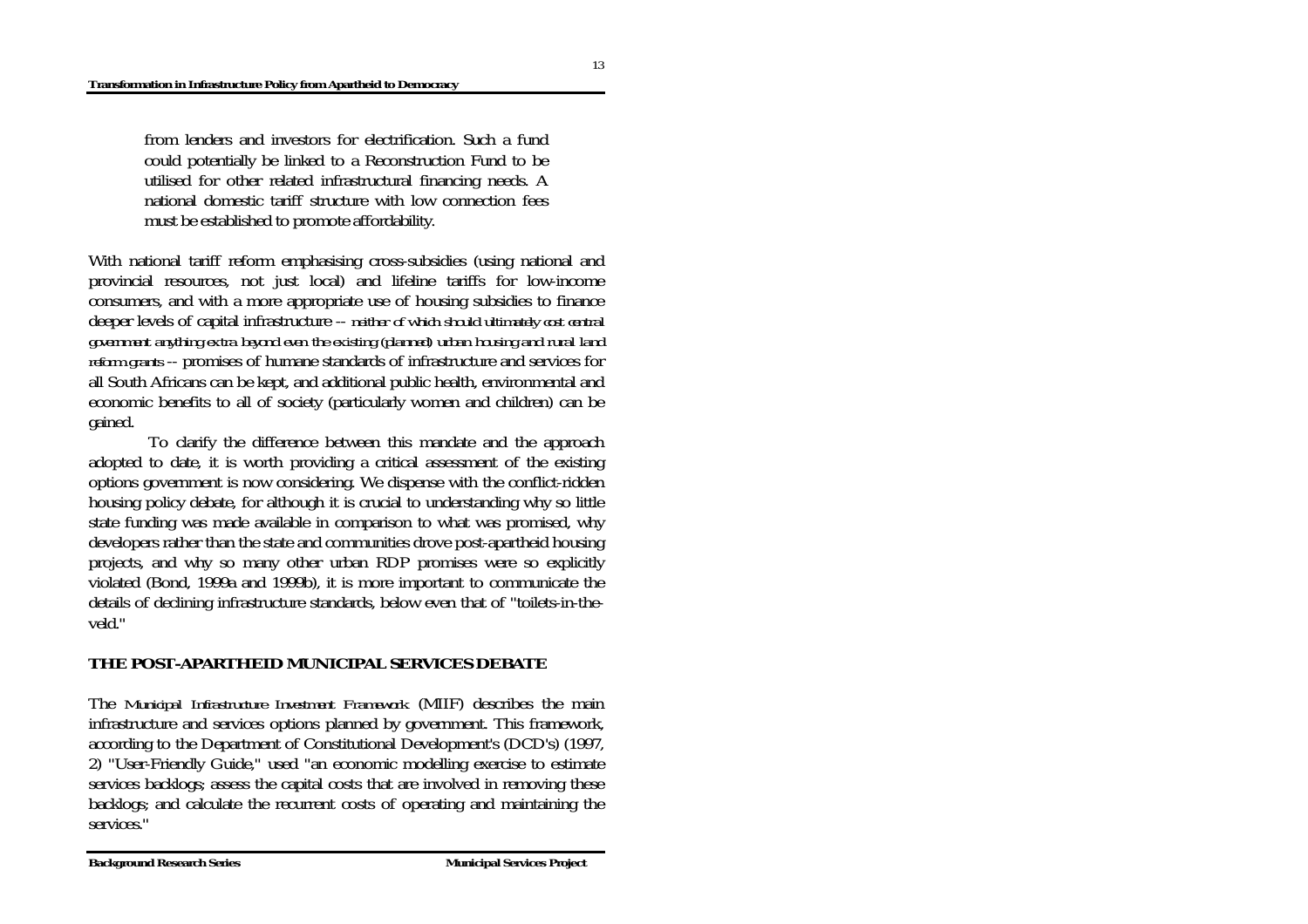In late 1994 and early 1995, based on *Urban Infrastructure Investment Framework* (UIIF) recommendations by a consultancy team dominated by World Bank staff, key officials in the Ministry for Reconstruction and Development agreed that government would provide only minimal infrastructure and services to low-income urban South Africans. The same ministry's draft *Urban Development Strategy* (UDS) -- released in October 1995 - reflected government thinking on service provision from late 1994 through late 1996. The UDS summary demonstrates the inadequacy of standards then contemplated for *urban* "municipal" areas (rural infrastructure plans had not been developed at that stage) (RSA, 1995, 24-25):

> An average national distribution of 55:25:20 between full, intermediate and basic levels of services in municipal areas is considered a realistic target for the infrastructure investment strategy over the next ten years... "Basic services" means communal standpipes (water), on site sanitation, graded roads with gravel and open stormwater drains and streetlights (electricity). These services will be targeted at households with an income of less than R800 per month and charged for at between R35 and R50 per month. "Intermediate services" entail water provision through yard taps on site, simple water-borne sanitation, narrow paved roads with no curbs and open drains and 30 amps electricity with prepaid meters for households. These should be affordable to households which earn between R800 and R1700 per month and will cost them between R100 and R130 per month. "Full services mean house connected water supplies, full water-borne sanitation, paved roads with curbs and piped drains and 60 amps electricity provision. It is anticipated that households in the R1700-R3500 monthly income class could afford "low consumption" costing them between R180 and R220 per month. Households with monthly incomes of above R3500 will be assumed able to pay for "full services at high consumption" at charges between R270 and R350 per month.

Partly because MIIF was already controversial (see, e.g., *Mail and Guardian*, 22/11/96 and Bond, 1997), extensive technical persuasion and a degree of policy advocacy (mainly through the National Economic Development and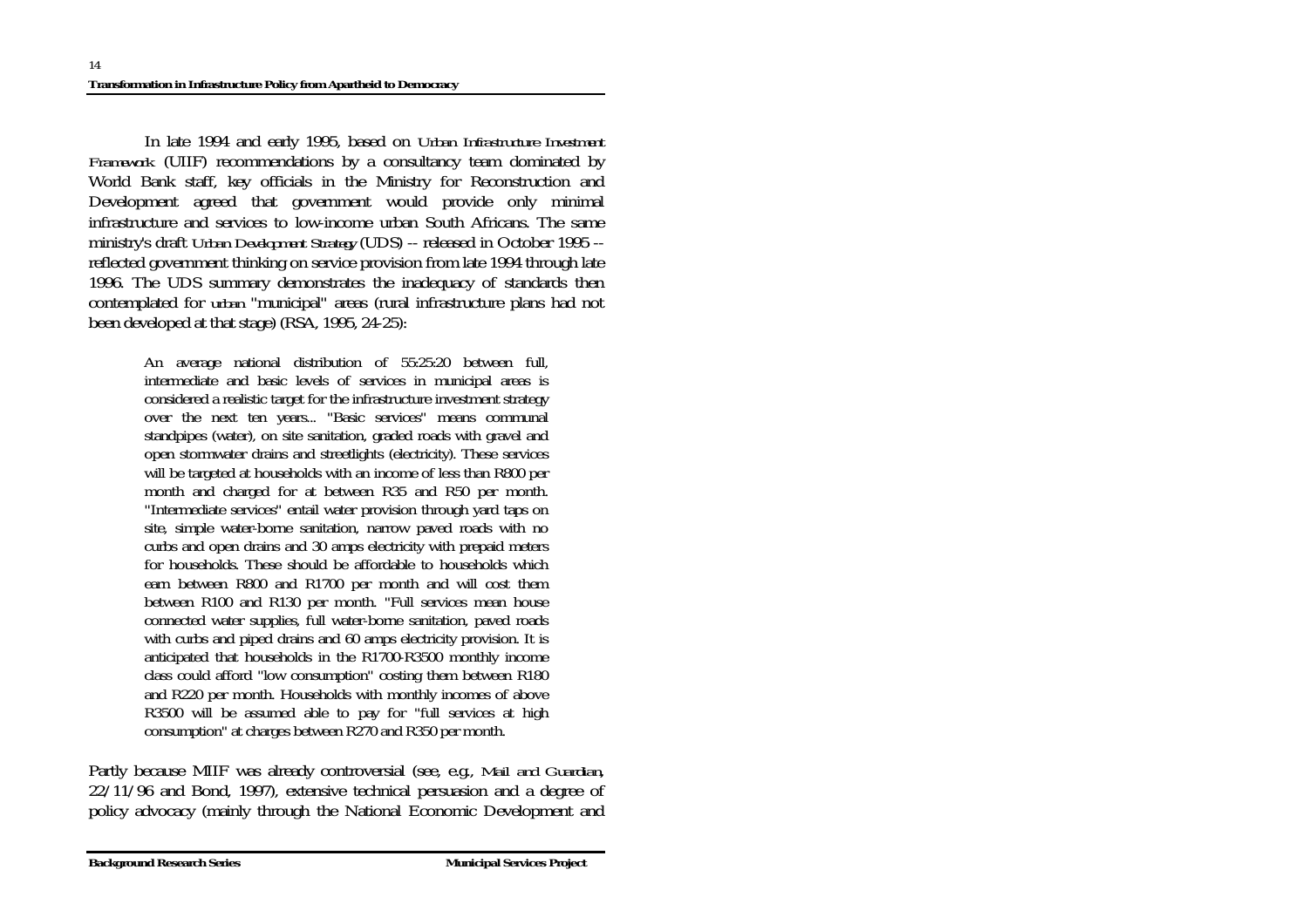Labour Council) had the effect of raising the infrastructure standards slightly higher than was initially proposed in the UIIF, draft UDS and early drafts of the MIIF. Instead of no electricity, there was the potential for urban households to receive an 8 Amp supply; and instead of paying R35-50 per month for these services, a subsidy of approximately R50 per low-income household was planned (whether this was enough to cover basic operating costs was questionable, and indeed whether the grant was sustainable given budget constraints remained to be seen, but as shown below, there were substantial doubts about this method of subsidy).

 In short, there were several minor improvements over "basic" standards of services. But there remained -- as "probably affordable to all in urban settlements" (DCD, 1997, 18) -- many objectionable components of the basic MIIF package: pit latrines, communal (not house or yard) standpipes, a weak electricity supply, gravel roads, open storm-water drains, communal waste dumps (not kerbside removal), and other reflections of an extremely stingy infrastructure package. Under the "low" growth scenario (most realistic in view of the failure of the *Growth, Employment and Redistribution* strategy to meet any but the inflation and budget deficit targets), nearly 30% of urban residents would be subject to these low standards even after the ten-year plan (1997- 2006) for service provision was fully implemented.

 Though we do not have the space in this paper to fully explore the rural implications of MIIF, the standards under the low scenario were even lower, with 70% of the rural population anticipated to have the "basic" services discussed above after a decade, and 20% to have no services at all (DCD, 1997, 19). In both urban and rural settings, as noted below, the implementation progress was far slower than even the low target levels specified in MIIF.

 Several other criticisms of MIIF must also be recorded. The service levels contemplated in MIIF were not merely emergency services (piped water or portable toilets in slum settlements that are without water or hygienic facilities at present), but represented, more fundamentally, permanent development policy. A crucial problem in the affordability calculations was the overoptimistic projection in MIIF that (in inflation-adjusted terms) only around 20% of urban households would still earn less than R800 per month within ten years. In addition, on technical grounds, there are six other important points to be made regarding the low levels in government's infrastructure and service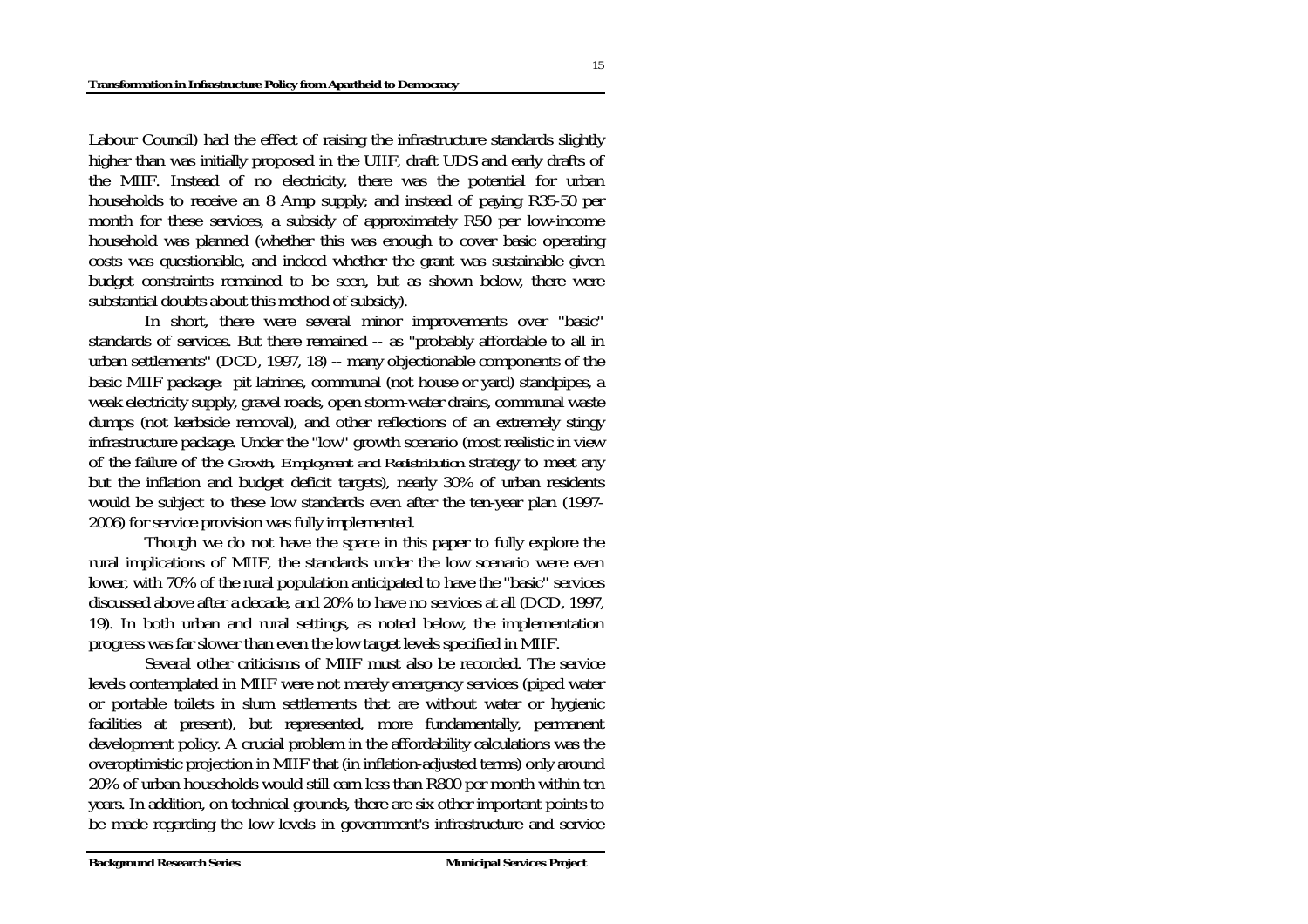provision policy.

 First, a national tariff structure was not developed consistent with the cross-subsidisation and lifeline tariff provisions mandated in the RDP. Second, public health benefits associated with increased access to services were not adequately factored in. Third, environmental problems associated with the proposed standards were not adequately addressed or factored in. Fourth, implications of the infrastructure policy for microeconomic linkages and for macroeconomic policy were not adequately addressed or factored in as a means of overcoming affordability constraints. Fifth, the implications of infrastructure standards for women were not adequately considered and factored in. Sixth, the spatial implications of class segregation implicit in the programme -- with all the consequent economic inefficiencies -- lent themselves to creation of new, postapartheid racial ghettos where it will be physically impossible or excessively costly to upgrade from "basic" to full services. While recognising this problem, MIIF did nothing to counteract it; again the costs associated with neo-apartheid geography were neither calculated nor factored in (see Bond, 1999a for details of these problems).

 The main investment implications are important to note at the outset, namely that the "net economic return" on infrastructure investments should incorporate not only the immediate financial return -- the amount of cost recovery as a ratio of the amount invested -- but also other social benefits, costs, externalities and multipliers. Having failed to do so in the areas noted above, the MIIF provided for low standards of infrastructure on grounds that these standards were the most that low-income South Africans can afford to pay.

 To illustrate the broader approach, even the World Bank's Washington DC headquarters has provided guidelines (and an example from Nepal) for interpreting the economic return and for using this as the basis for justifying projects, in a manner not accomplished nor even attempted by the World Bank staff who advised the South African government:

> [In Kathmandu] based on estimates using narrowly defined project appraisal techniques, [net] benefits from the city's new \$150 million water distribution system... [equalled] \$5.2 million. Using the more detailed service-level approach to project appraisal, however, it was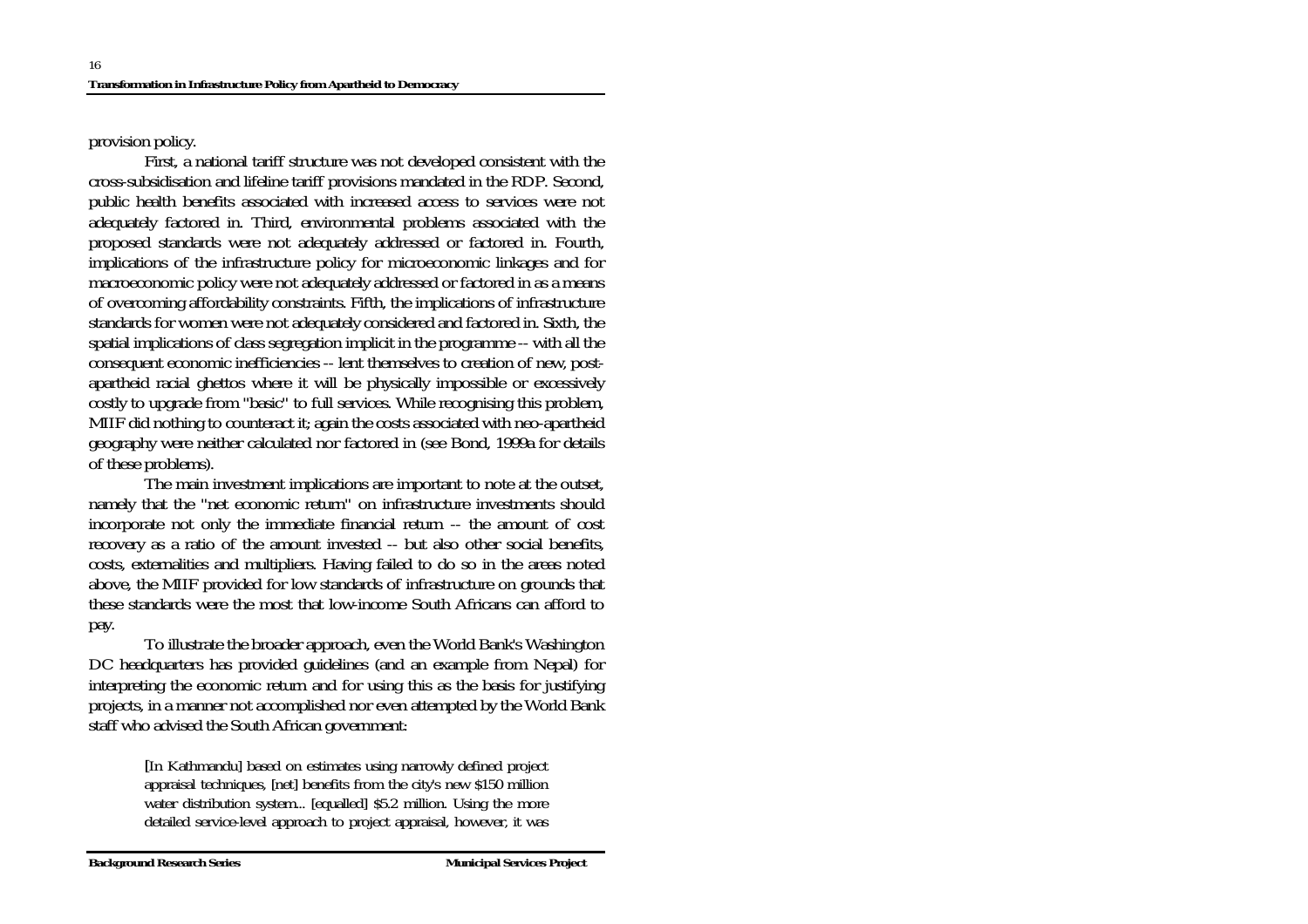determined that in some cases health benefits from a reduction in coliform contamination of the water approached \$1,000 per unit serviced. An education program that improved water use led to further reductions in health and transport costs. After these indirect benefits were factored in, the project showed a positive net benefit of about \$275 million (World Bank, 1994, 82).

Specifically, in light of the failure to consider the broader economic returns to infrastructure investment, the main reason that "basic" levels of service were being imposed upon the vast majority of the poor is the allegedly high recurrent costs of water and electricity. In the absence of subsidies, these costs prohibit low-income households from paying full cost-recovery rates for even a minimal monthly amount of these services. A subsidy should cover sufficient services - according to the RDP, for example, "an on-site supply of 50-60 litres per capita per day of clean water" (section 2.6.7), and sufficient electricity to cover the energy requirements associated with essential lighting, heating and cooking for a typical family (approximately 100 kilowatt hours per average family per month) -- such that all South Africans attain a minimally-decent standard of living regardless of their ability to pay. Instead, an approach emphasising cost recovery and "limited" local-level cross-subsidies was adopted. According to the UDS,

> Services and infrastructure will be introduced in line with the affordability levels of communities affected. The principle that people should pay for the services to which they have access is central. This means that the level of services in each area should relate to what the consumers there can afford and are willing to pay for. Where government support is needed to ensure basic service delivery, it will be provided transparently. Deliberate steps will be taken to remove any disguised subsidies. Limited cross-subsidies to enhance household affordability and secure "lifeline" consumption will be necessary (RSA, 1995, 22).

Two points should be made immediately. First, the UDS failed to mention that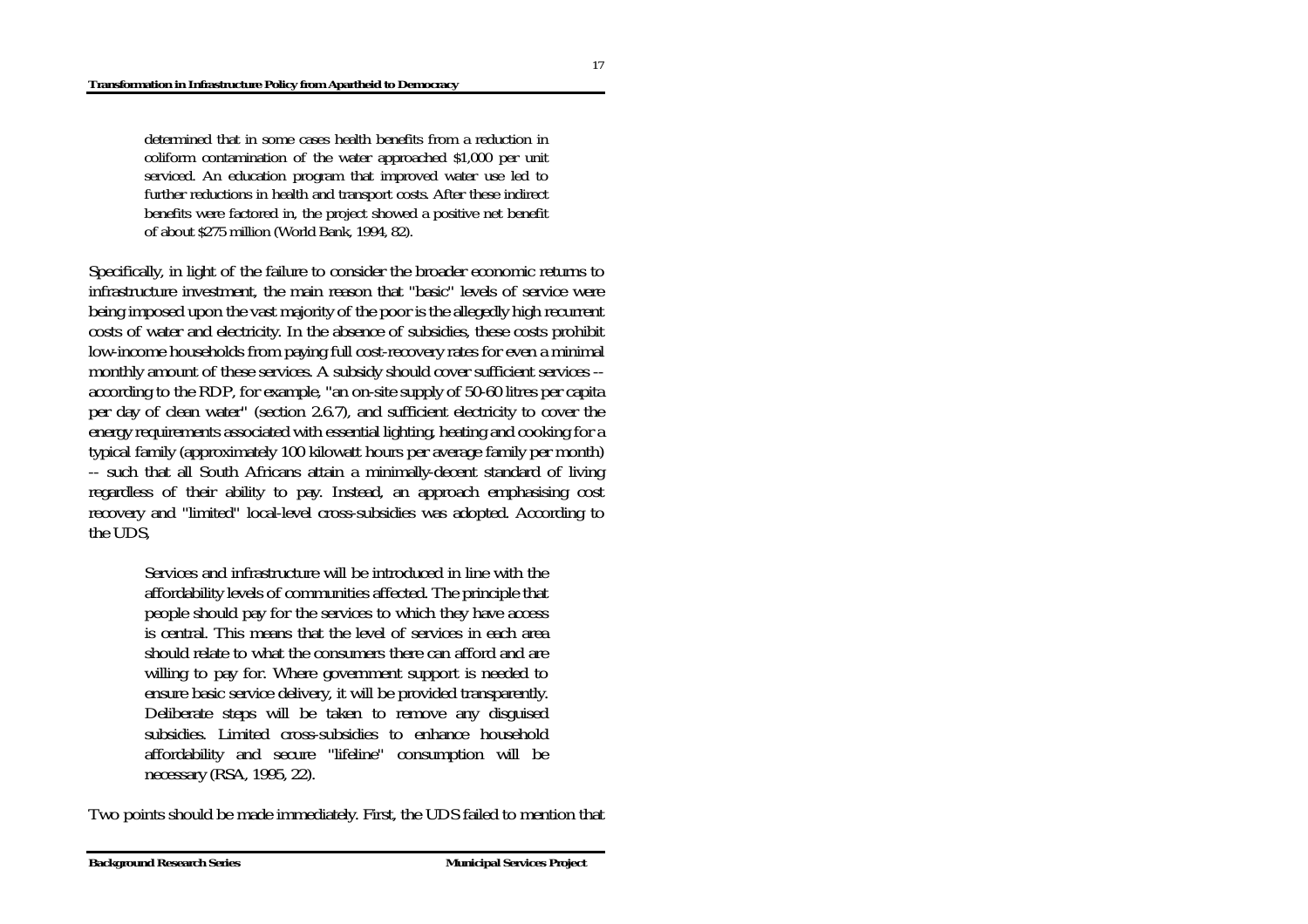urban services in existing middle- and high-income areas were heavily subsidised for decades, from surpluses generated through business levies (ultimately based on transfers from black workers and consumers whose employers and retail outlets were historically, by law, located in white areas).

 Second, South Africa's majority is so poor -- especially in relation to the minority of luxury consumers who have never had to worry about access to full services -- that "limited cross-subsidies" are insufficient and the exercise of recovering costs on collectively consumed services (a communal tap, for example) is often futile or too administratively expensive. Indeed, the reason that the phrase "limited" is used in this context is because of government's explicit refusal to consider (even as an policy option exercise) restructuring national tariffs so that substantial cross-subsidies could be obtained. If such a proposal -- consistent with the RDP -- had been considered and adopted, it would have been relatively easy to cross-subsidise from national-scale industrial, service-sector, mining and agricultural bulk users of water and electricity, to low-income residential consumers. The vast difference in use patterns allows a small marginal increase in tariffs for the large users and a lifeline service at no cost to all other consumers as an entitlement. Such a progressive block tariff system would also penalise excessive usage, thereby contributing to conservation goals.

 At this stage of the argument, prior to describing some of the related household water policies of the Department of Water Affairs and Forestry, early evidence of infrastructure delivery and the implications of the current policy, an alternative approach should be clarified. Most importantly, how large a subsidy can South Africa afford to provide users of basic-needs infrastructural services? Ironically, the UDS states, "the government's aim is to increase housing's share of the budget to 5 per cent and housing delivery to a sustained 350 000 units per annum within five years" (RSA, 1995, 28), which repeats not only the RDP commitment (section 2.5.5) but the same goal stated in government's *Housing White Paper*. With that level of fiscal support -- R10 billion in public investment per annum (in present value rands, given a 1998/9 national budget of R200 billion) -- devoted to the capital costs of housing, and with the sorts of cross-subsidies and lifeline service provision anticipated in the RDP to offset households' ongoing expenses, there is no question that the supply of services at much higher levels is financially feasible for all South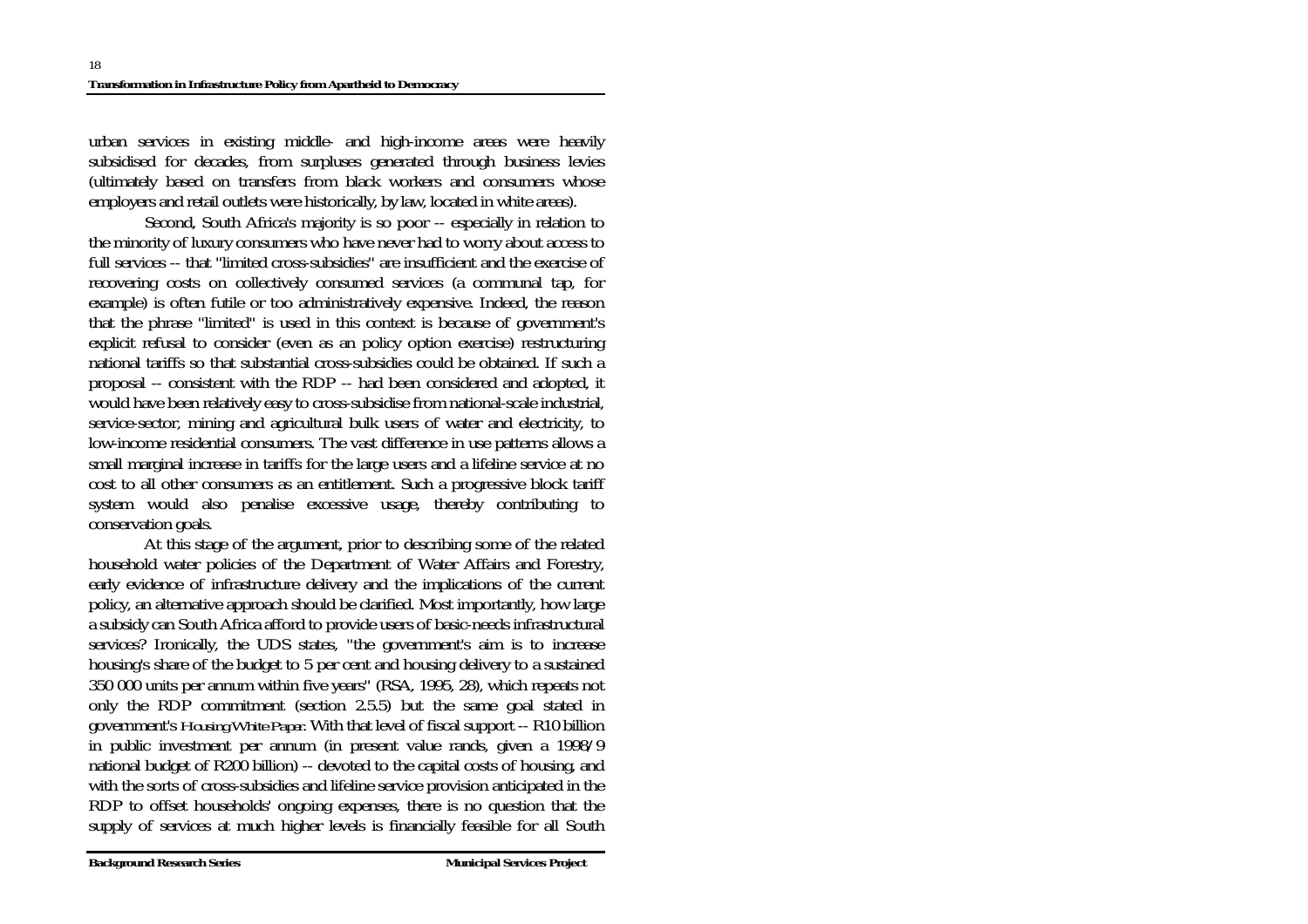Africans.

 In sum, options consistent with the RDP are required (and are feasible) to provide higher standards that better reflect the variety of costs and benefits associated with infrastructure and services. To do so would require not only spending roughly 10% more than is planned on capital investment in infrastructure, but also locating financing sources for recurrent costs within existing service suppliers through national-scale cross-subsidies such that a lifeline entitlement is provided to all South Africans and greater resource conservation is achieved. But the difficulties of winning support even from a minister (Kader Asmal) who in principle agreed with these sentiments is described next.

### **DELIVERY CRISIS: THE CASE OF WATER**

The delivery crisis is virtually universal when it comes to meeting basic needs, and so it is useful to focus in detail upon the infrastructure-related service that has been considered perhaps the most successful example of the new government's commitment and capacity: water. By 1998, according to the Department of Water Affairs and Forestry (DWAF), 18 million South Africans were without basic water supply and 27 million had no basic sanitation (SA Institute of Race Relations, 1998, 327). And yet by year-end 1998, Minister of Water Affairs and Forestry Asmal was hailed for having served three million people, mainly in rural areas, with new water connections. (Figures are unreliable, and in a best-case account, according to a PanAfrican News Agency report on 6/2/99, Nelson Mandela told parliament that "in 1994, when the ANC was elected, some 30 per cent of South Africans lacked access to safe supply of water near their homes. Today, after three million people have benefitted from the government's water supply programme, the percentage has been reduced to 20.")

 Rarely mentioned is the notorious unsustainability of the water projects, which were said by DWAF insiders to have rendered as many as 90% of the new taps inoperative. Rarely mentioned is the extraordinary upsurge in water cut-offs, which included, as an example, 70 000 black township residents of Leandra, Mpumalanga, who suffered 70% water pressure cut-off for several months in late 1998 at the hands of Rand Water, due to a non-payment rate of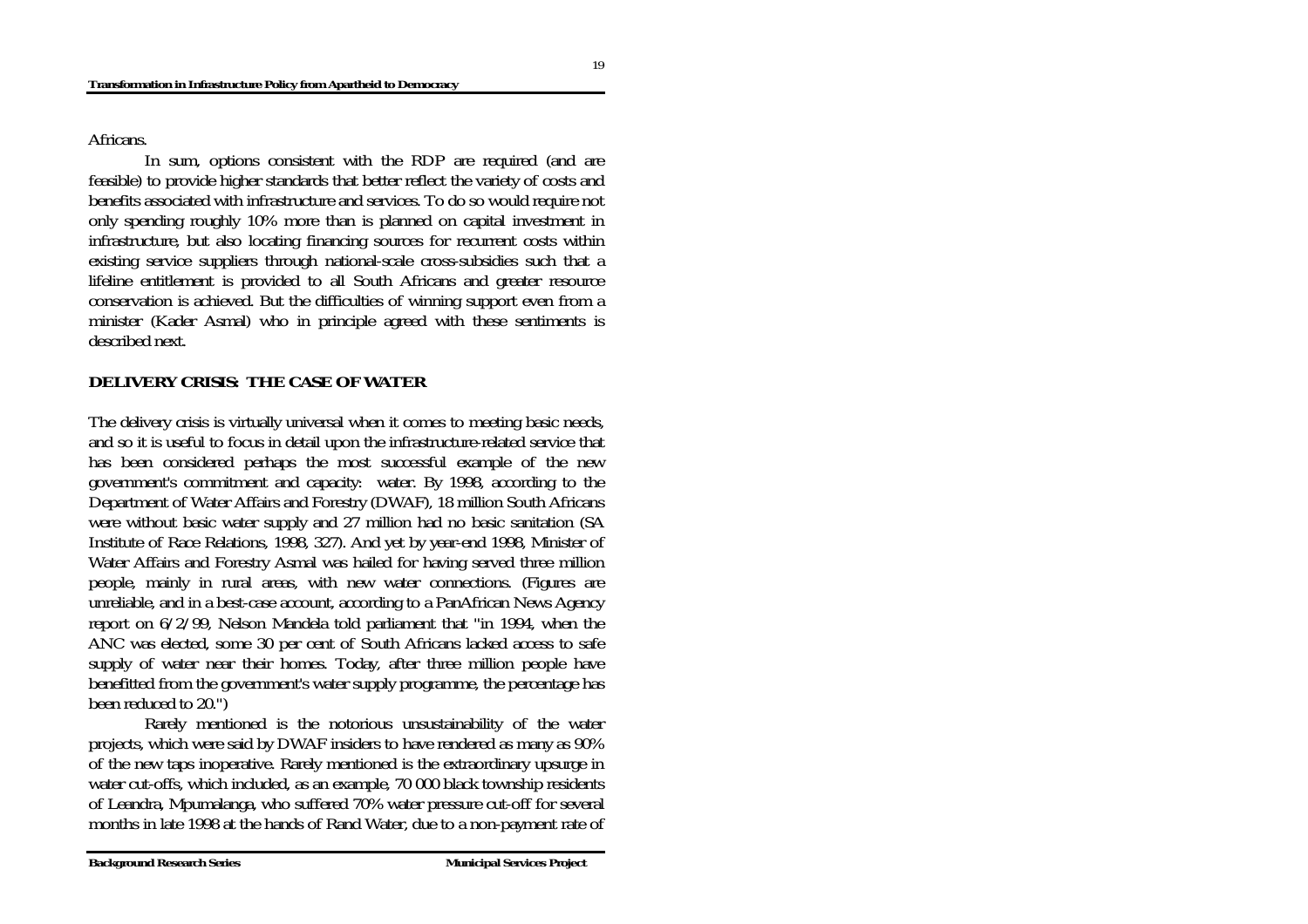nearly 70% (*Sunday Independent Reconstruct*, 20/12/98). But amongst those suffering cuts were households which had paid their bills.

The development of water and sanitation policy reflected and in some important respects preceded the overarching urban, rural and municipal infrastructure policy processes. A mere six months after the 1994 election, Minister Asmal's first white paper announced that "where poor communities are not able to afford basic services, government may subsidise the cost of construction of basic minimum services but not the operating, maintenance or replacement costs" (DWAF, 1994, 19). The insistence on charging the full operating and maintenance costs (and thus the refusal to keep to the mandate in the RDP that all are entitled to access to sufficient lifeline water for their reasonable needs) was based on two assertions.

 First, the *Water and Sanitation White Paper* (DWAF, 1994, 23) states that if government covers operating and maintenance costs, there will be a "reduction in finances available for the development of basic services for those citizens who have nothing. It is therefore not equitable for any community to expect not to have to pay for the recurring costs of their services. It is not the Government who is paying for their free services but the unserved." The *White Paper* thus argues for a "some for all, not all for some" approach. But the false dichotomy between "width" and "depth" is presented as fact, without any reference to available sources of finance or to the potential of crosssubsidisation, as recommended in the RDP, in generating the finances available to meet everyone's entitlement to water.

 Second, the *White Paper* repeats the widely held but unsubstantiated assertion that payment for services is the single defining feature that determines whether people and communities behave responsibly: "The other reason why operating and maintenance costs should be borne by the communities is the principle of Community-Based Development. If the community expects some outside agency to be responsible for keeping their supplies going, they will have no control over the processes and lose leverage and ownership. Responsibility for keeping the service going is placed with a remote authority and accountability is lost. This will have an impact on the reliability of supplies" (DWAF, 1994, 24).

 The *National Sanitation Policy White Paper*, released in 1996, reiterated the "some for all, not all for some" approach and included as a principle that the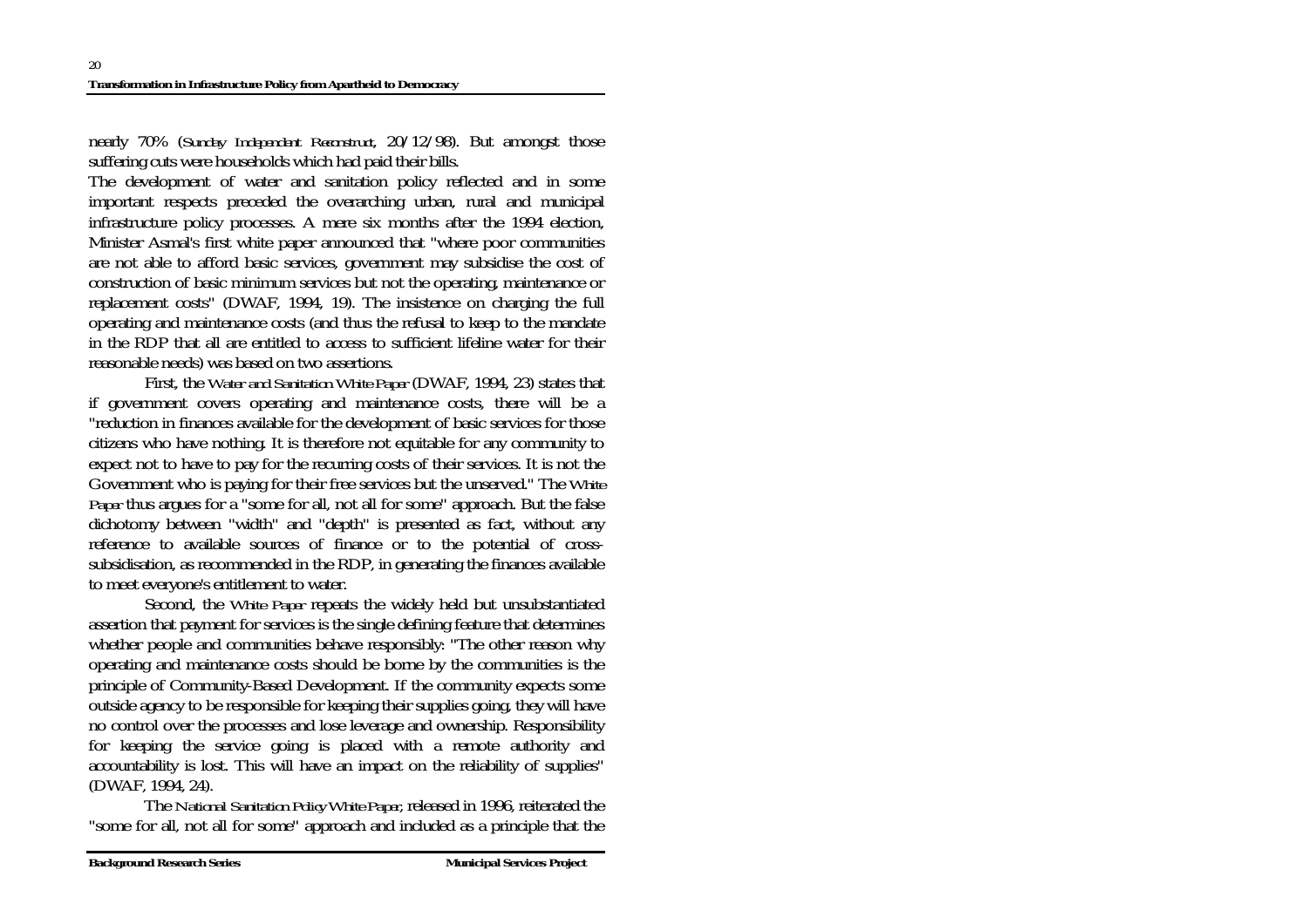user pays: "Sanitation systems must be sustainable. This means they must be affordable to the service provider, and payment by the user is essential to ensure this" (DWAF, 1996, 4). Shortly thereafter, however, Asmal (1996a, 1) came out strongly against the misleading supply-side definition of lifeline. At the launch of the 1996 Annual Report of the Working for Water Programme, he said:

> We feel that we should not employ workers who refuse to pay for their water -- provided (and this is most important) that the local authority has in place a lifeline tariff for the first five kilolitres of water per month. And note that by "lifeline" I mean a life-giving tariff, and not some engineering solution like the "operating and maintenance costs."

In a talk on water conservation in Cape Town the same year, Asmal (1996b, 2) put it even more strongly: "I see that the term `life-line' has been hijacked: it is being taken to refer to the *operational and maintenance costs*, as a reflection of engineering elegance rather than social needs." Asmal thus repeatedly repudiated the central approach of his *White Papers*, yet still kept to the shortterm aim of the RDP to provide between 20–30 litres of water per person per day, short of the medium-term aim of 50–60 litres.

 The *White Paper on a National Water Policy for South Africa* of 1997 reflected an uneasy compromise between the cost recovery and life-line approaches. It concedes the right of all to have access to basic water services and includes the following key proposals for incorporation into the Water Law:

> • To promote the efficient use of water, the policy will be to charge users for the full financial costs of providing access to water, including infrastructure development and catchment management activities.

> • To promote equitable access to water for basic needs, provision will also be made for some or all of these charges to be waived (DWAF, 1997, 4).

The document also defines a "reserve" for basic human needs: "This will be provided free of charge in support of the current policy of Government which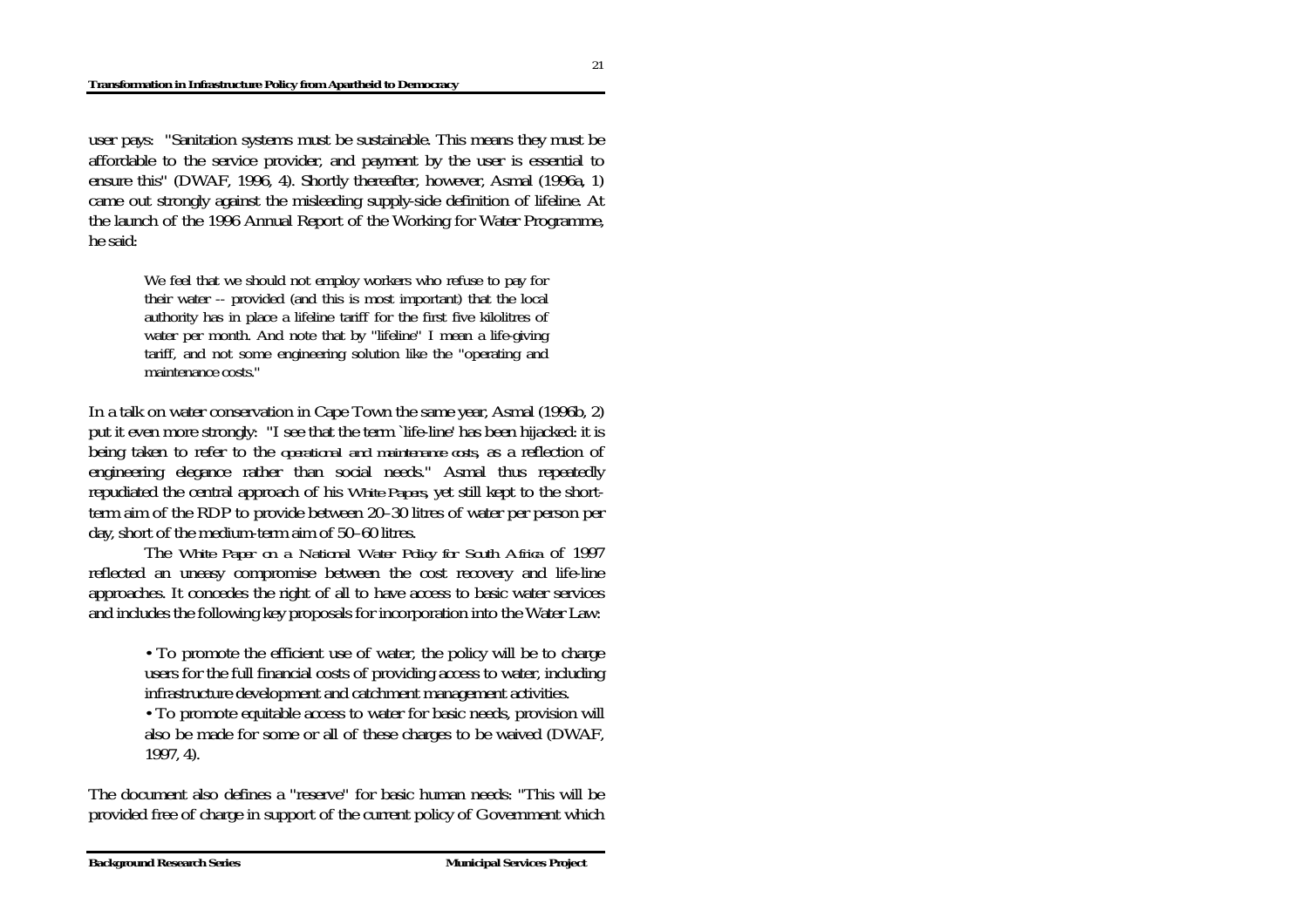is to encourage the adoption of lifeline tariffs for water services to ensure that all South Africans can achieve access to basic services." But the 1997 *White Paper* only deals with the first tier level, that of water in catchments under central government control, and excludes the second and third tier levels, namely water as distributed and delivered by agencies including water boards and local governments. In practice, the approach to basic needs thus amounts to an acceptance of the position that communities fetching water from natural sources do not need to pay for the first 25 litres per person per day. For communities that receive water from built water systems, the document does not go beyond the principle of access to basic water services and does not describe how this entitlement is to be achieved.

 Despite the more ambiguous current policy position on entitlement and, in particular, the lifeline tariff, the Department of Water Affairs is in practice instructing its staff and all agencies carrying out community water supply and sanitation activities on its behalf to implement the standards and tariffs as defined in the 1994 *White Paper* to the letter. Community water supply projects include communal standpipes at 200 metres and, despite the array of problems associated with collecting payment for water from communal standpipes, the principle of full payment for the operating, maintenance and replacement costs is insisted on. Once projects have been built, communities don't receive further support.

 There are extremely serious problems in the community water supply projects; indeed within the Department it is acknowledged informally that the rate of failure is as high as 90%. Reasons invariably include very real affordability constraints and an unwillingness to pay for communal standpipes. Communal standpipes are often not seen as a significant improvement on existing sources of water. Other important reasons for failure include poor quality of construction, areas within communities without service and intermittent supply.

 Community water supply systems have led to numerous instances of inequity. Adjacent communities pay different amounts depending on the systems installed. Rural households pay for water from standpipes, whereas households in Durban getting water on site get the first 6 kilolitres per month for free. (According to the Durban Metro, 6 kilolitres is the breakeven point between the cost of collecting payment and the amount collected.)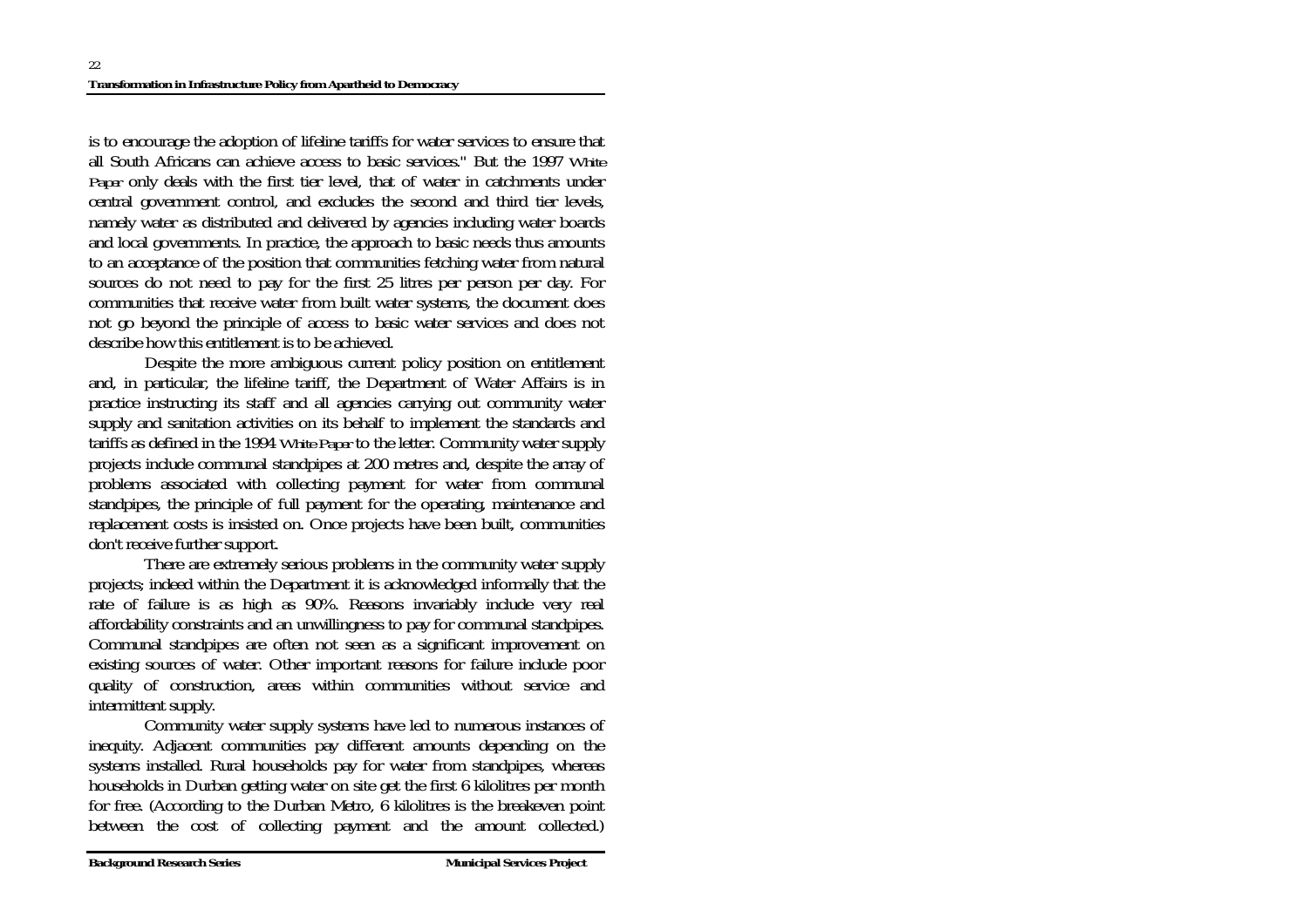Communities with new water systems must pay for the ongoing functioning of their systems whereas communities supplied by the former Bantustan governments get their water for free. These inequities have led to significant levels of community tension within and between villages. And, despite the claim to provide "some to all," vast areas have not received water services to date.

 The 1994 *White Paper* (DWAF, 1994, 19) considered the inequity between the new systems and those of the former Bantustans:

> This will require a substantial revision of present policy since Government grants or "subsidies" have been given in the water sector for many years. These have generally been targeted at specific sectors of the population to promote policy objectives such as agricultural production in the commercial sector and the stabilisation of "separate development" structures.

The removal of the subsidies and replacement of inequity with equity at the lowest common denominator -- nonfunctioning water systems where they exist at all -- is now being implemented.

 DWAF's response to the high level of project failure has been to move further from the entitlement to water as spelt out in the constitution and from the mechanism of financing this entitlement as spelt out in the RDP, partly egged on by advisors from international agencies such as the World Bank (Masia et al, 1998). The insistence on communal standpipes is unchanged, but they are now being built with prepayment meters to ensure payment up front. Instead of moving towards the medium-term aim of the RDP and providing taps on site, the Department has proved willing to relax the 200 metre criterion and allow for standpipes further apart so as to limit the number and thereby cost of prepayment metres.

 DWAF's response to a self-generated crisis of delivery, clearly based to an important extent on inadequate financing systems, was paralleled by a tendency across government infrastructure delivery agencies -- led by DCD - to consider private sector management assistance, contracting out, concessions and outright privatisation of infrastructure.

23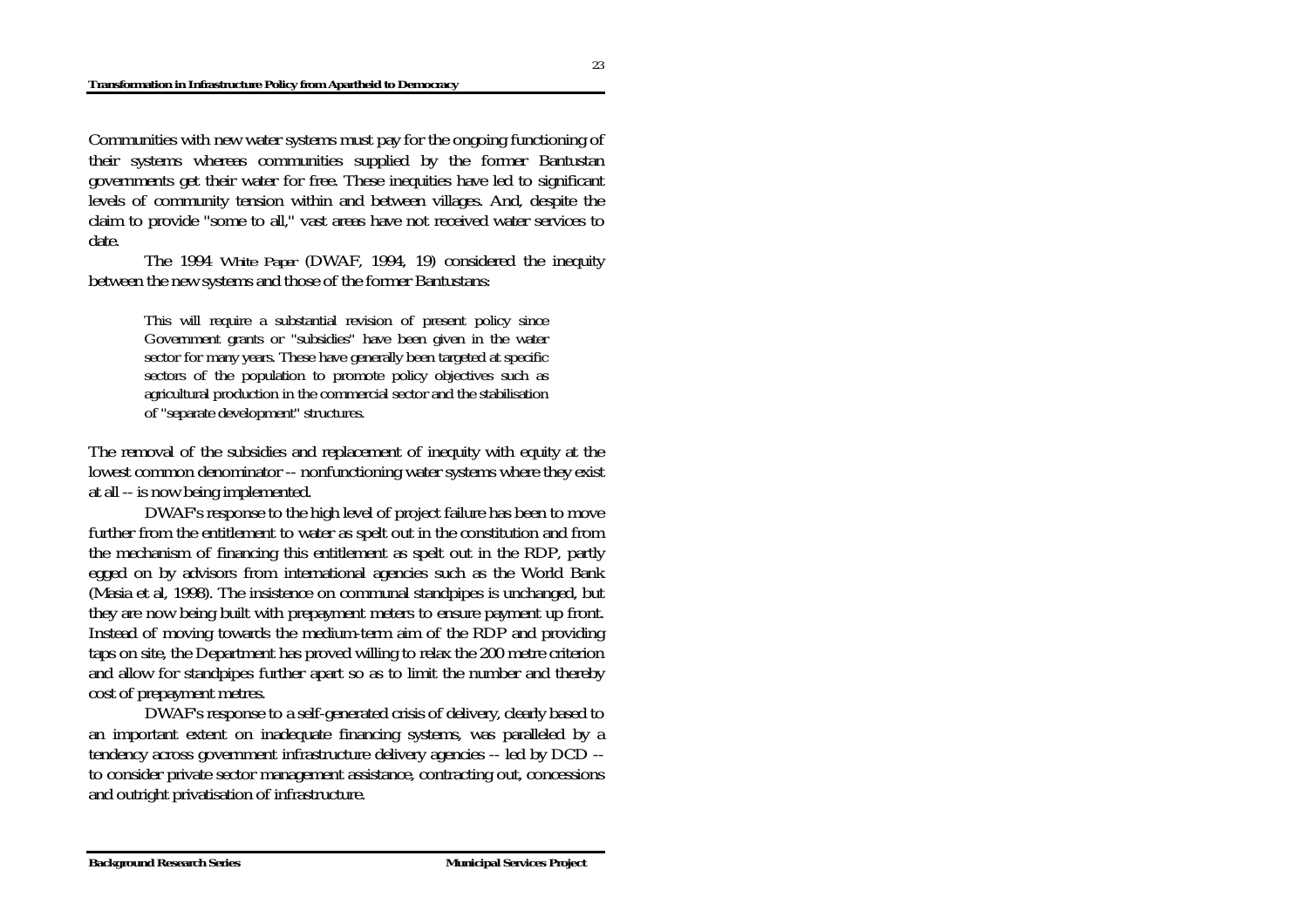#### **MUNICIPAL SERVICES PARTNERSHIP POLICY**

Partly as a corollary to government's retreat from its policy mandate and its failure to deliver infrastructure of even low standards, lead bureaucrats within DCD and DWAF also began pushing a privatisation agenda beginning in 1995. Municipalities were encouraged to contract out infrastructure-related services to the private sector using what were initially called Public-Private Partnerships (PPPs), for which in 1997 the DCD issued guidelines and helped establish a Municipal Infrastructure Investment Unit (MIIU) based at the Development Bank of Southern Africa. This was followed by DCD's draft regulatory framework in August 1998, in which PPPs were rebaptised as Municipal Service Partnerships (MSPs) and characterised as "a variety of risk-sharing structures within public-public, public-private and public-NGO/CBO partnerships" (DCD, August 1998, v). By December 1998, the SA Local Government Association and DCD had negotiated a Municipal Framework Agreement with unions.

 As an aside, beginning in 1996 DWAF's Community Water Supply and Sanitation programme commissioned several dozen extremely small-scale, rural PPPs, known as Build-Operate-Train-and-Transfer contracts, involving NGOs and some private firms. But such serious problems soon emerged - unsustainability, lack of consumer affordability given cost-recovery pricing policy, poor technical design, poor community control functions, mismatched NGO/private-sector roles and expectations, systematic inconsistencies with neighbouring government-subsidised water schemes, and lack of training and transfer prospects -- that by 1999, the concept was in many areas evaluated as a "failure" with respect to implementation by DWAF and DCD -- whereby according to Masia *et al* (1998, 11), "The gaps between practice and policy have to be addressed head on lest the policies be invalidated" -- and by its favoured NGO implementing agency, the Mvula Trust (Bakker, 1998).

 Thus within about four years of the advent of democracy, key political decision-makers within the South African state -- at national and local levels - had been won over to what effectively amounted to creeping privatisation of core local services: rubbish removal, water works and even municipal electricity supply. The primary advocates of privatisation were the World Bank and its private sector investment arm, the International Finance Corporation (which in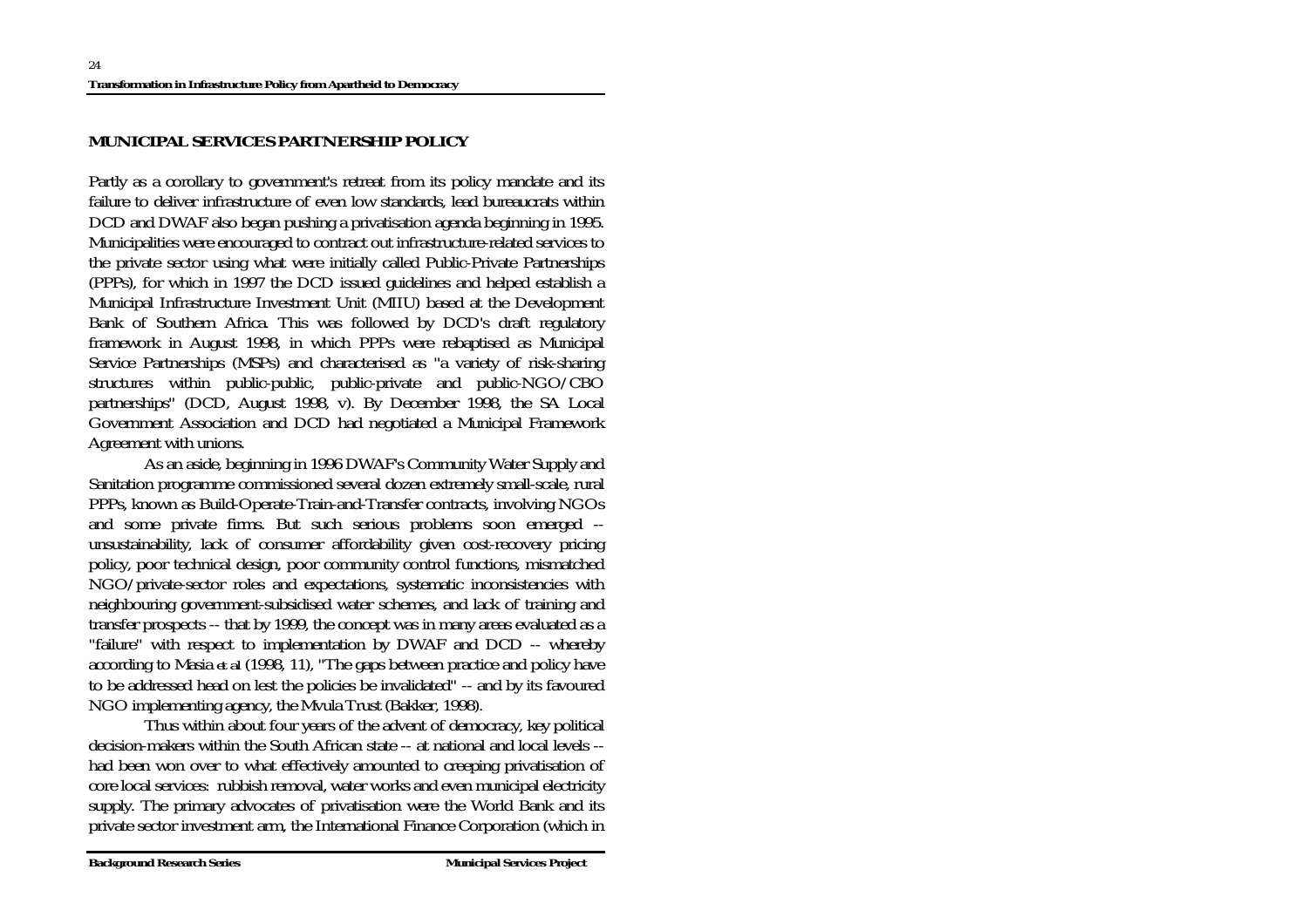1997 announced a \$25 million investment in Standard Bank's South Africa Infrastructure Fund, an explicit privatisation financing vehicle) (African Development Bank, 1997), as well as local and international firms. Banque Paribas, Rand Merchant Bank, Colechurch International, the Development Bank of Southern Africa, Generale des Eaux, Metsi a Sechaba Holdings, Sauer International and Lyonnaise Water had all met with officials of Port Elizabeth, for example, by 1997, in the wake of a week-long 1996 World Bank study of the council's waterworks which suggested just one policy option: full privatisation (Port Elizabeth Municipality, 1998; Bond, 1999a, Chapter 4).

 But there was also resistance, and not only from usual suspects like the SA Municipal Workers Union and the Congress of SA Trade Unions, some of the more advanced civic groups and in places like Nelspruit, the SA Communist Party and ANC Youth League. So too was privatisation contested by some municipal bureaucrats -- interestingly, a large fraction of "Old Guard" (pre-1994) officials -- such as one from East London who argued, "PPPs are not always the best way to go. Costs creep up especially by the third year. So we don't accept that we will save money. By the time the contract expires, everything is ruined. We have lots of companies coming to do presentations, but we will not be caught. They take over your staff and you loose control over them. It is not sustainably cheaper" (interview, December 1998).

 As the 1998 *Local Government White Paper* was being drafted, these concerns were flagged by Hemson (1997) in an international literature review:

> corruption in the tendering and drawing up of contracts, particularly in the US; monopoly in the privatised service; higher user charges; inflated director's fees, share options, and management salaries; widescale retrenchments; and anti-union policies... The effects of privatisation bear most radically on the poorest in the community; there is widespread evidence of more cut-offs in service and generally a harsher attitude towards low-income "customers." Water in Britain is a case in point. Water and sewerage bills have increased by an average of 67 percent between 1989/90 and 1994/95, and during roughly the same period the rate of disconnections due to non-payment by 177 percent. The inflexibility and hostility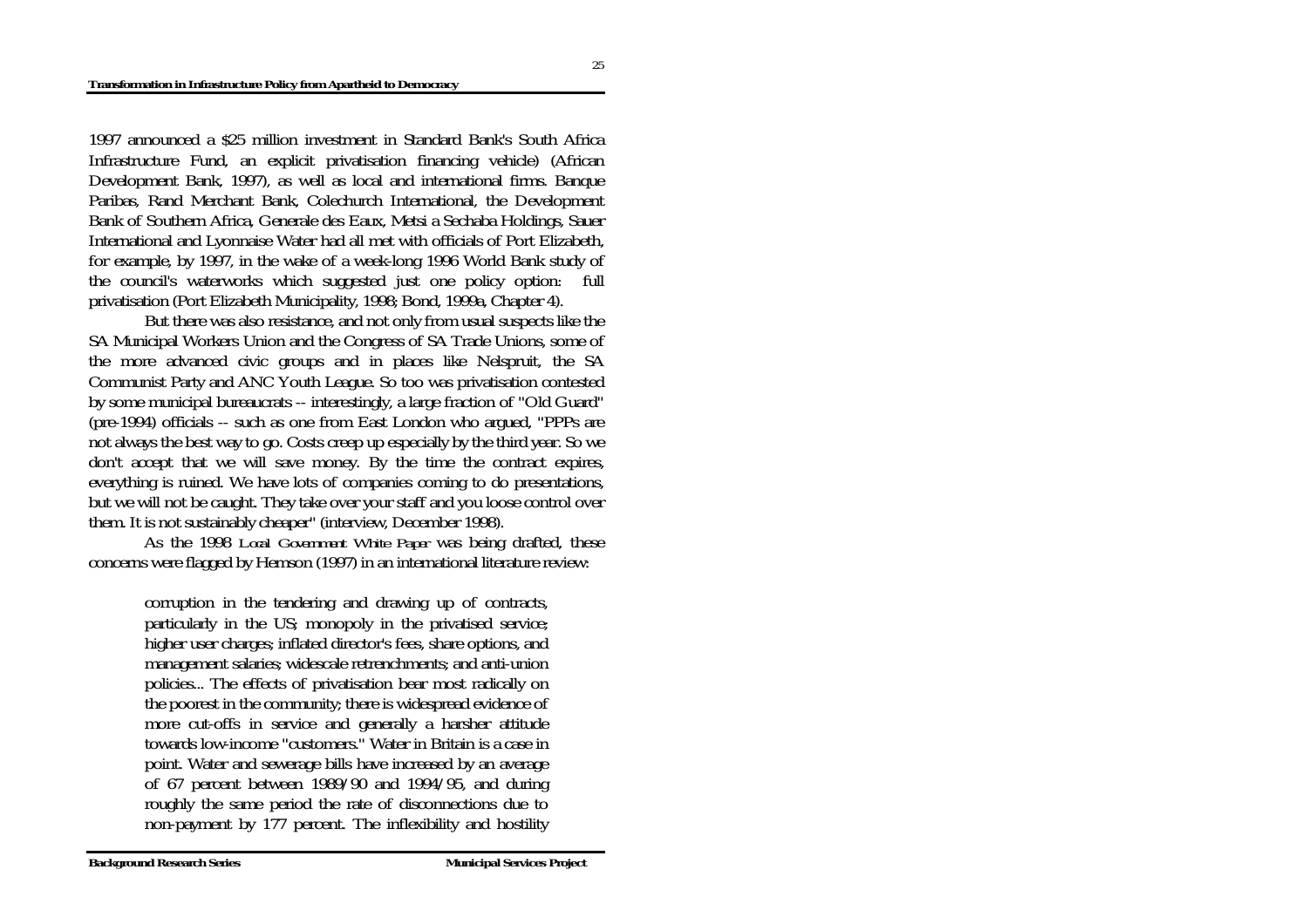which often characterised public utilities attitude towards nonpayment has, over the same period, been replaced by an emphasis on pre-payment meters and "*self-disconnection*" as public goods have been commodified. Pre-payment metering is greatly advantageous to companies as the problem of poorer customers is avoided, there is a continuous revenue stream in advance of consumption, less of a "political" problem in confronting disconnections, and better form of debt recovery. Self-disconnection is education of consumption below the level consistent with health, safety and participation in normal community life. Surprisingly high number of self-disconnections for various periods of 49 percent by those using pre-payment devices in a trial period. Self-disconnection is associated with the reduction of consumption below the level consistent with health, safety and participation in normal community life. Studies have shown a surprisingly high number of self-disconnections of water supply for various periods by as much as 49 percent by those using pre-payment devices over a trial period. The most critical feature of privatisation, however, has been that crosssubsidies are rooted out after privatisation: those who need costly help have to pay for these services *directly* themselves... Rather than cross-subsidies there has been the introduction of "cost-reflective" pricing (in which prices reflect the particular costs associated with a particular customer) will end with greater differences in regional charges, the poorer paying more, and better off people with cheque accounts paying less with direct debits.

The critiques were joined from a surprising source in early 1998, namely World Bank chief economist Joseph Stiglitz (1998, 17-18), who conceded that

> the conditions under which privatisation can achieve the public objectives of efficiency and equity are very limited, and are very similar to the conditions under which competitive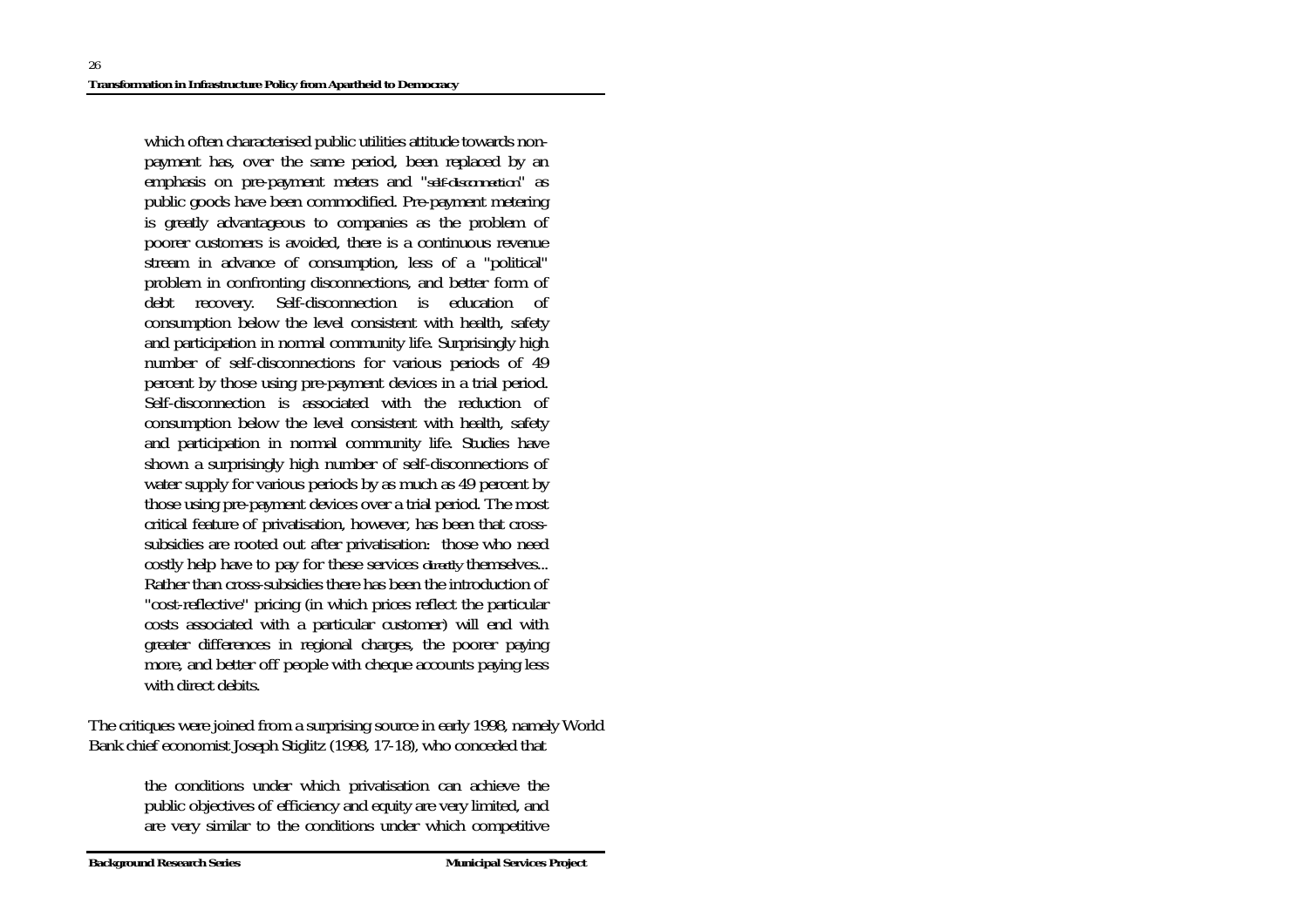markets attain Pareto-efficient outcomes. If, for instance, competition is lacking then creating a private, unregulated monopoly will likely result in even higher prices for consumers. And there is some evidence that, insulated from competition, private monopolies may suffer from several forms of inefficiency and may not be highly innovative... there are strong incentives not only for private rent seeking [i.e., corrupt patronage-related activity] on the part of [privatised firm] management, but for taking actions which increase the scope for such rent seeking.

Stiglitz (1998, 18-19) cited the examples of China, which "managed to sustain double-digit growth by extending the scope of competition, without privatising state-owned enterprises," and Russia, which in contrast "privatised a large fraction of its economy without doing much so far to promote competition. The consequence of this and other factors has been a major economic collapse." Stiglitz (1998, 19) concluded that "Privatising monopolies creates huge rents. It has proved difficult to administer privatisation without encouraging corruption and other problems. Entrepreneurs will have the incentive to try to secure privatised enterprises rather than invest in creating their own firms."

 Notwithstanding the criticisms, the *White Paper* endorsed privatisation, while acknowledging risks of "cherry-picking" (refusal to provide services to low-income areas), poor quality services and unfair labour practices. A virtually unstoppable momentum had built up by 1999, reflecting continuity, not change, from late apartheid. Many large municipalities had, after all, closed down their public housing and in some cases civil engineering departments during the 1980s, and by the early 1990s the (white-run) Eastern Cape was the site of several small (but long-term, thoroughly monopolised) water privatisation pilot projects, including Queenstown (1992), Stutterheim (1994) and Fort Beaufort (1995). Water privatisation in Nelspruit and the Dolphin Coast were temporarily stalled in 1998 by trade union-led resistance, and their 1999 resuscitations were mired in a controversy over whether DCD Minister Valli Moosa had bargained in bad faith with the SA Municipal Workers Union (Samwu). Meanwhile other major exploratory projects were underway,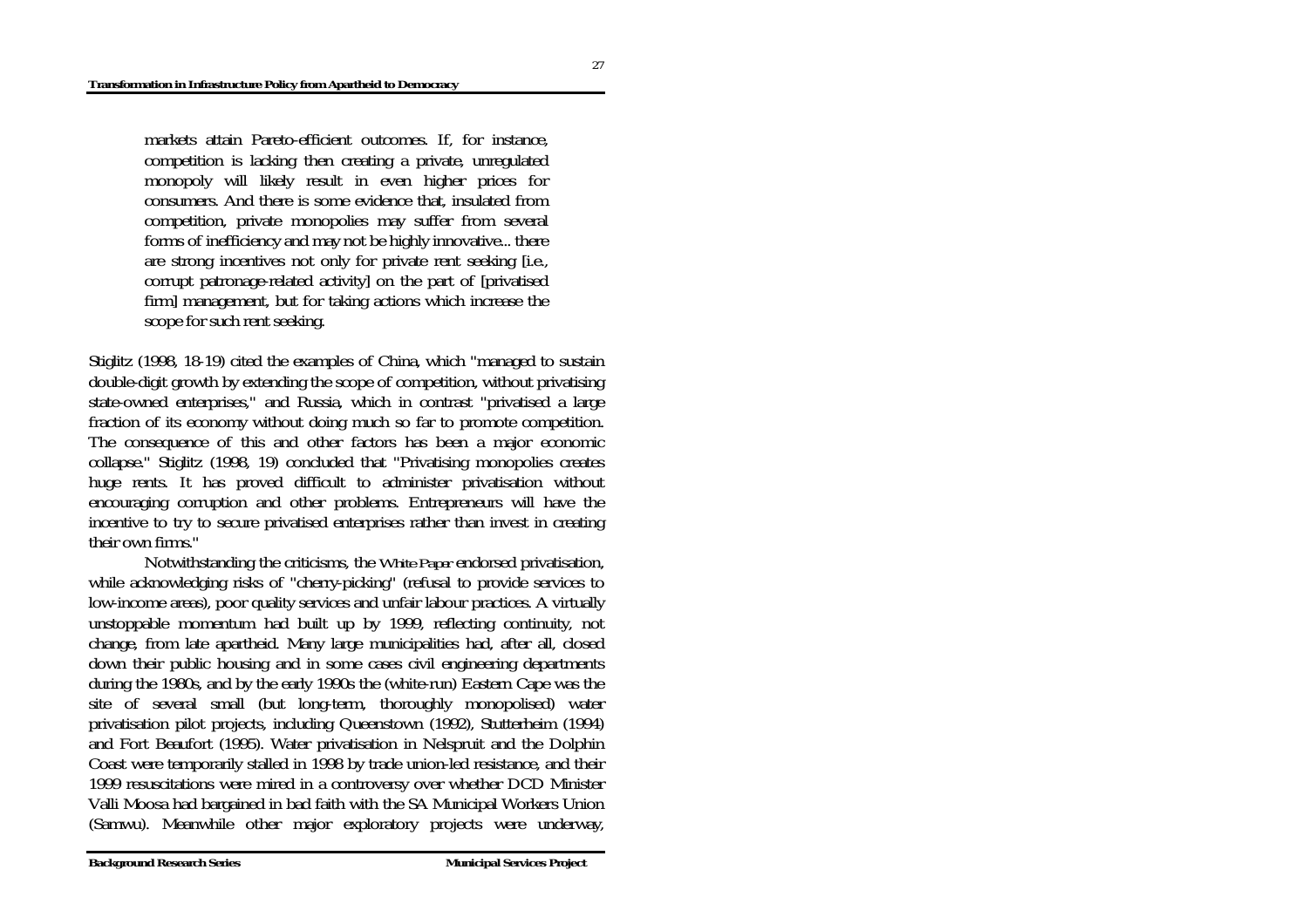facilitated by a R30 million US AID grant to DCD for the development of PPP business plans in various towns. These included Cape Town, Port Elizabeth and Stellenbosh (where water and sanitation were reviewed by 1999), Benoni (fire and emergency services) and several towns where refuse removal would be privatised. (In Cape Town's Khayelitsha township, the Billy Hattingh private rubbish removal scheme was so unsuccessful that by 1999, municipal workers had to be redeployed to back up the company.)

 These early PPPs suggest a penchant for long-term management contracts, entailing "delegation" of defined municipal functions for a ten, twenty-five or thirty year period. They include the operation, rehabilitation, maintenance, customer services and expansion of assets, which are, however, still owned by the municipalities. Contracts are flexible, allowing for the company to extend or upgrade facilities but with municipal or non-company finances. Unlike concession contracts, they involve less greenfield investment (such as extension of services to townships) and hence far lower risks for the successful bidder.

 Companies like Water and Sanitation South Africa (WSSA, a Lyonnaise des Eaux/Group Five joint venture) promised to "render an affordable, cost affective and optimised service, implement effective consumer management" and ensure that customers are "willing and able to pay for services, while maximising revenue collection" (WSSAa, 1995, 1). Benefits also allegedly include "a more dynamic business environment, increased productive investment, workplace democratisation, co-operation with small and micro enterprise, and more open and flexible management styles" (WSSA, 1995b, 1). Yet in practice, in the Stutterheim pilot, water services were instead characterised by WSSA's failure to serve any of the 80% of the region's township residents (classic cherry-picking), mass cut-offs of water by the municipalities of township residents who could not afford payments, and the cooption of the main civic leader into WSSA's employ, thus effectively rendering silent any community protest (Bond, 1999a, Chapter Five).

 DCD considered some of the pilots too conservative, if anything, for failing to promote sufficient concessions to assure increased capital investments. DCD officials identified constraints in the forms of legal obstacles and uncertainties with respect to contractual issues, tendering procedures, contract monitoring requirements and dispute resolution procedures.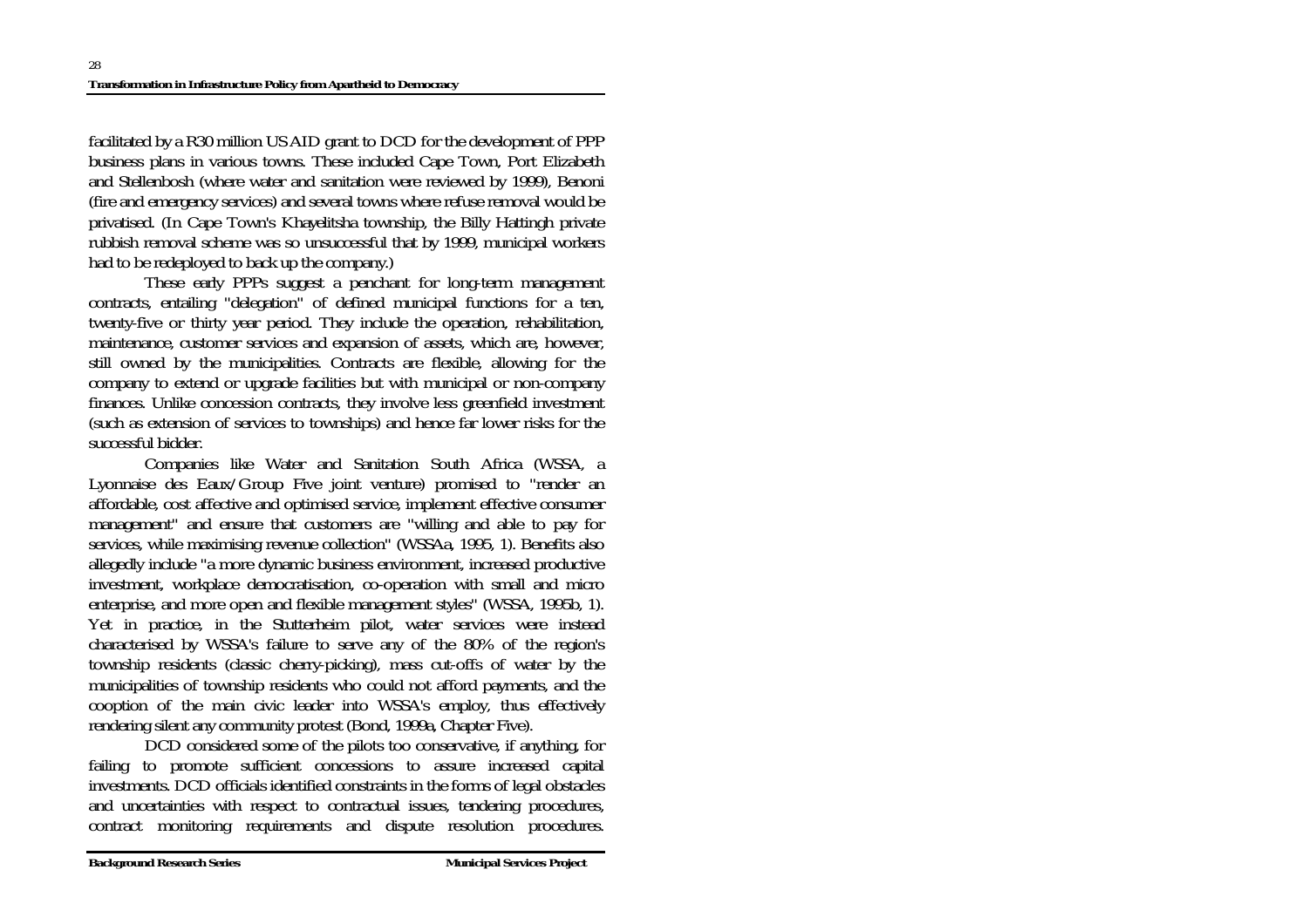Management contracts were, by 1997, said to be "only advisable when more ambitious forms of private participation are considered undesirable" (DCD, 1997). The suspicion was, simply, that "contractors with international linkages might engage in management contracts in order to secure a privileged position in subsequent initiatives" rather than for the sake of providing optimum services, with the effect of "sabotaging open competition."

 Having raised these concerns, DCD's Draft Guidelines for MSPs then proceeded to diminish the role of municipal workers by insisting that "a municipality must consult, but is not obligated to negotiate and reach agreement regarding the labour aspects of the transfer with employees or unions as a condition for being authorised to proceed with the transfer" (DCD, 1998, 48). Yet the reality was that Samwu has been so effective in generating public opposition to DCD's plan and to participation by the British firm Biwater (the lead company behind Nelspruit's water contract), that, as Samwu described it, "In December 1998, Cosatu and Samwu signed a framework agreement with the local government employer body, SA Local Government Association (Salga) around municipal service partnerships. The agreement was the product of months of negotiations. It concurs with national legislation that the public sector is the preferred deliverer of services and specifies that involvement of the private sector in service delivery should only be a very last resort -- if there is no public sector provider willing or able to provide the service" (Weekes, 1999, 1).

 And here emerges the classical problem associated with "natural monopoly," namely the ability of a state institution to pass along implementation responsibilities while still holding control over basic services policy (e.g., on coverage, quality, access, cost, labour conditions, etc, all of which the private sector would ordinarily skimp on to the public's detriment). The propensity of a private firm to, for example, provide cross-subsidies and lifeline tariffs, is extremely low, as the World Bank (Roome, 1995, 50-51) explicitly warned Asmal in 1995 -- since sliding-scale tariffs favouring lowvolume users "may limit options with respect to tertiary providers... in particular private concessions [would be] much harder to establish" -- as part of a lobbying campaign to dissuade him from invoking cross-subsidies.

 The extent to which a public monopoly is simply replaced by a private one gives rise to yet more concern. In late 1998, Lyonnaise des Eaux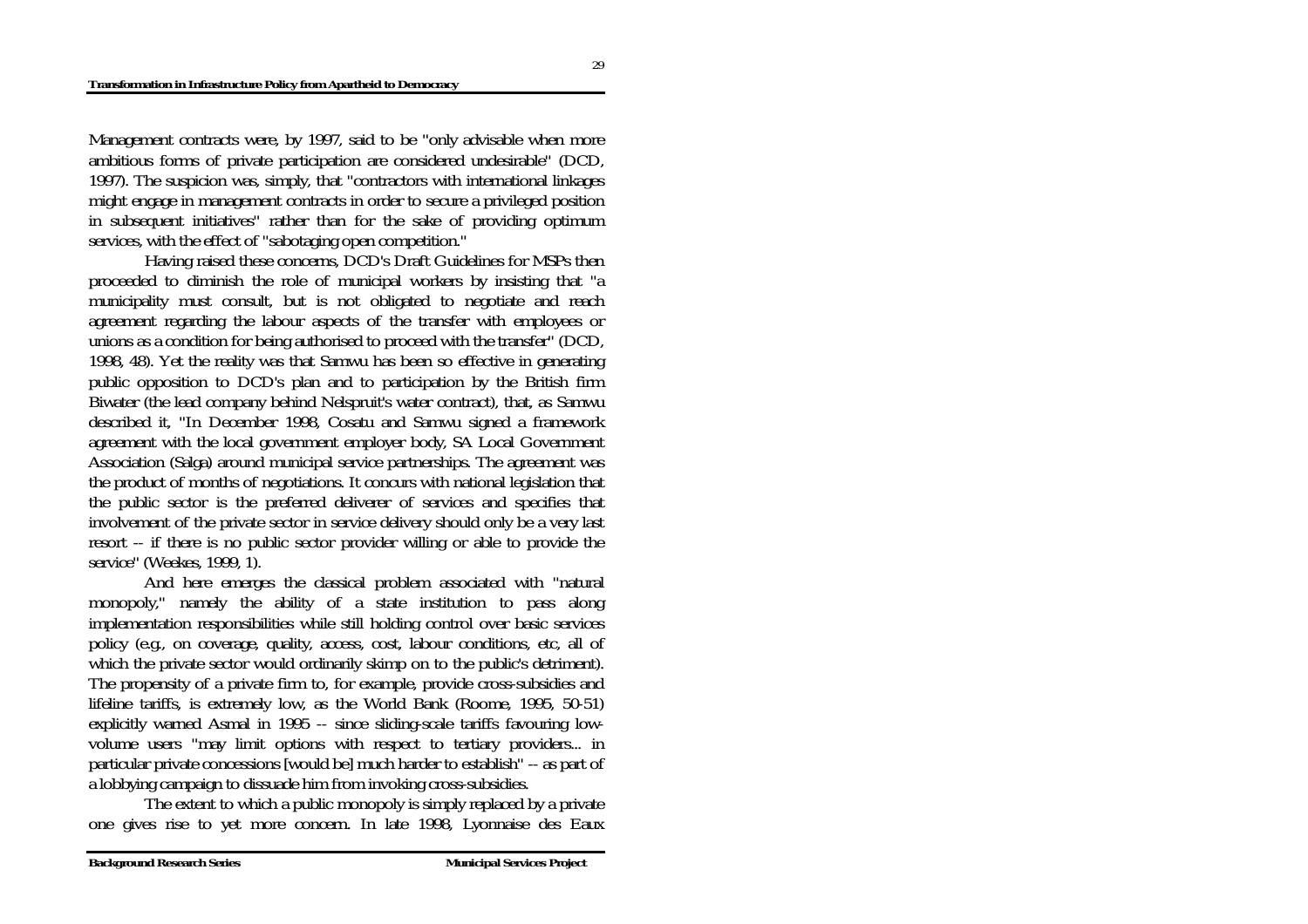announced plans to establish multi-purpose utility monopolies covering water, sanitation, refuse, roads, cable TV and telephones, to be payable through a single bill, with Casablanca already witnessing the firm's pilot linkage of several privatised municipal services. Aware of this possibility, DCD (1998, 56) acknowledged that "The Competition Bill [of mid-1998] could create opportunities for consumers of municipal services to challenge various aspects of an MSP including tariff structures, tariff setting mechanisms and grants of monopoly rights to a service provider in both administrative and judicial forums" -- but reassures firms that "the power of the Competition Tribunal to award costs to a respondent against whom a finding has been made may act to restrain consumers from initiating complaints."

 In other countries (beginning with Paris in 1985), the privatisation of water was at the very least done in a manner that deliberately distinguished retail provision from distribution, and also established geographical divides (the Left Bank going to Lyonnaise des Eaux and the Right Bank to General des Eaux), thus allowing "for a compromise where there is still outside competition and larger markets beckon" (Lorrain, 1997, 117). Indeed, this raises the question of whether water and energy should be managed at a local or regional level (i.e., along politico-administrative boundaries) or indeed based on geological, watershed/basin, or functional divides. Moreover, if water supply is separated from sewerage and roads, there is bound to be confusion, dislocation and diminished accountability. By fragmenting responsibility for road works, refuse removal and sanitation, residents will have to visit different company offices to register complaints, increasing the bureaucratic hurdles for consumers.

 The thorniest questions are those bound up in politics and corruption, and hence are least transparently considered in DCD and other official work. Many of the transnational services firms have dubious track records, and not just in the notorious kickbacks and bribes associated with privatisation in Eastern Europe, Indonesia and the like. Even in France, the mayor of the city of Grenoble was imprisoned for taking bribes from Lyonnaise des Eaux and its local partner (Barsock, 1997, 16). Likewise in apartheid-era South Africa, WSSA (then called Aqua-gold) had a previous close association with repressive bantustan regimes beginning as early as 1987. This does not prove corruption in a commercial sense, but does show that unlike many other companies which disinvested, the French chose not only to stay but to accelerate their dealings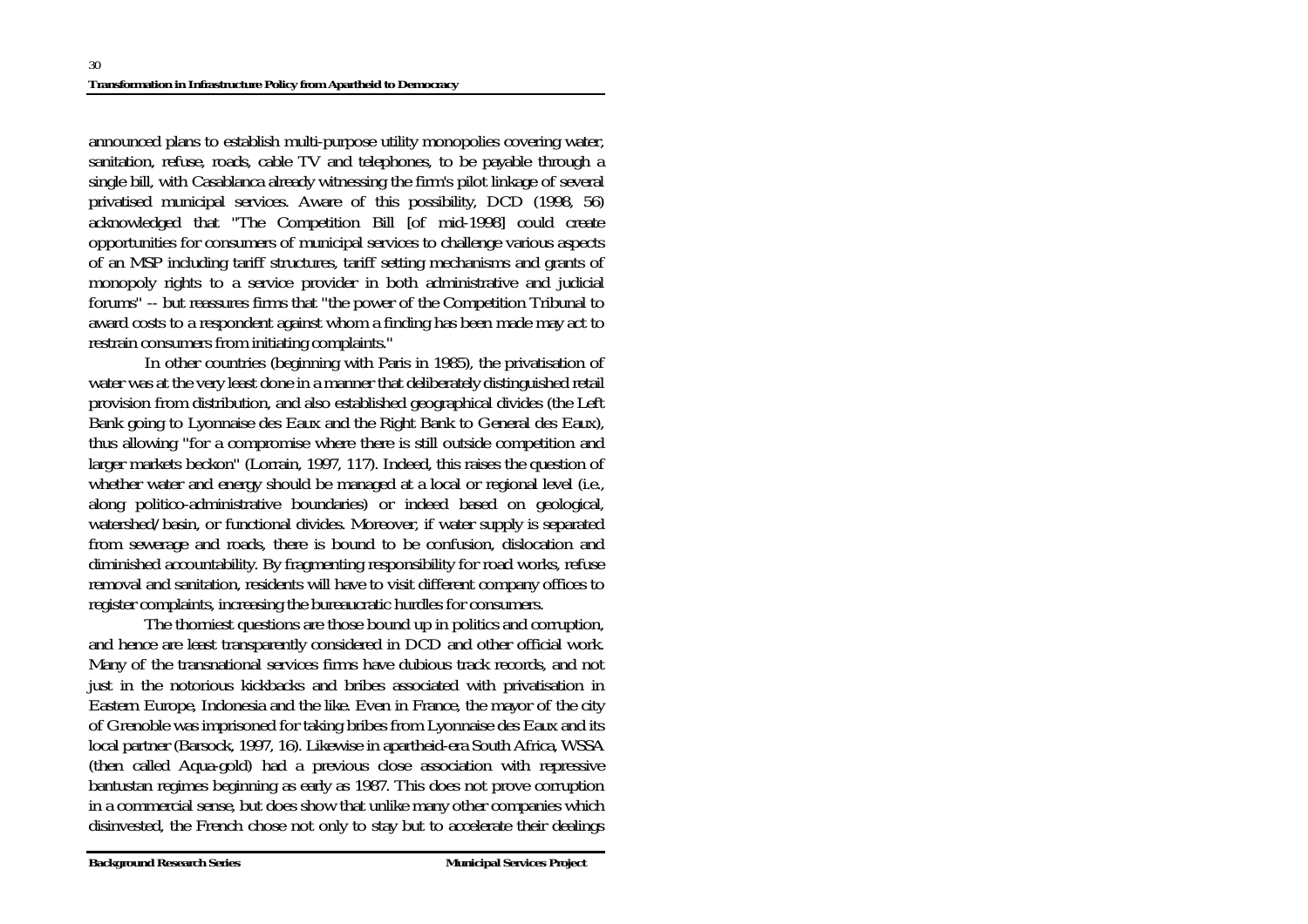with the most discredited elements of the apartheid regime. In several towns, WSSA signed agreements with unrepresentative white politicians and municipal administrations prior to democratic elections, and without going through a tender process (DCD, 1998).

 In sum, if the "basic rationale" for privatisation is that "MSP projects can save or avoid municipal expenditures" (DCD, 1998, 74), it should also be considered that a municipality has enormous burdens once a contract is signed: monitoring the concessionaire or contractor; undertaking expensive litigation in the event of disputes; establishing reliable, independent sources of information; and bearing the political and financial costs of failure. Typically, the municipality is prevented from taking direct action on complaints.

#### **CONCLUSION: POST-WASHINGTON CONSENSUS INFRASTRUCTURE POLICY**

The struggle against apartheid was both a struggle against the politico-juridical system of racism *and* for improved quality of life. Improved residential infrastructure and service delivery are amongst the most crucial objectives of public policy, by all accounts. Many of the aspirations and concrete demands of South Africa's oppressed peoples are reflected in the 1994 RDP and the 1996 Constitution, in particular the *entitlement* to decent standards of services.

 Despite this mandate to govern, there has been a clear continuity of policy between the late-apartheid era and democracy. Some key common features are an often untransformed bureaucracy, white consultants at the nerve centre of policy-making, influence by the World Bank or its proxies, and the ascendance of a new breed of conservative bureaucrats (once termed "econocrats"). Unlike the chaotic and uncoordinated positions across most of government, there is a disturbing level of consensus in infrastructure-related departments and agencies that a) users pay, b) standards should be relatively low, and c) privatisation should be regularised.

 Restating in any detail the numerous concrete problems associated with late-apartheid and post-apartheid infrastructure policies would belabour the obvious. In sum, the unsustainability of an approach to development modeled less on organic South African demands arising from social struggles, and more on the essentially neo-liberal perspective now known as the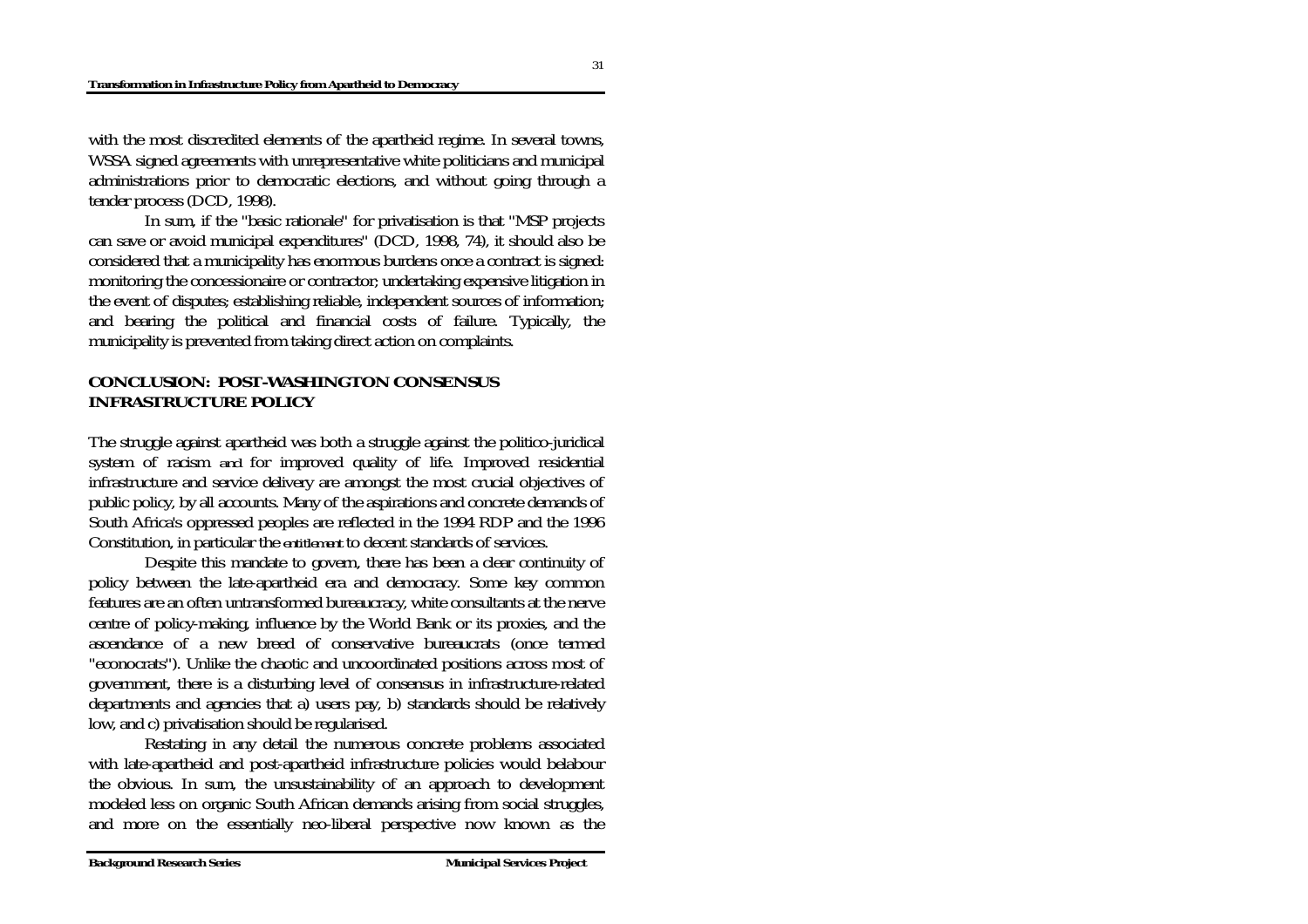"Washington Consensus," is now recognised from even within the highest levels at the World Bank (Stiglitz, 1998).

 Is an RDP-friendly alternative possible? One proposal advocated by social change activists from community organisations and associated NGOs, compatible with the Constitution and RDP, was a universal *free* lifeline to all South African consumers for the first block of water (50 litres of water per person each day) and electricity (approximately 1 kiloWatt hour per day) with steeply-rising prices for subsequent consumption blocks. There would be no need, in this policy framework, for means-testing or a complex administrative apparatus, nor would complete service cut-offs feature. Recurrent consumption expenses would be paid for entirely from within each sector, although an additional 10% expenditure would be needed, beyond what the *MIIF* budgeted, to finance the added capital costs (totalling R120 billion over 10 years, a reasonable investment in relation to late-1990s GDP of R600 billion and an annual state budget of R200 billion).

 Where social change advocates have come up short, however, was in turning an extensive series of mid- and late-1990s riots over municipal services -- which, tragically, included the assassination of an ANC mayor known for willingness to cut off power and water, as well as the burning of several ANC councillors' houses -- into more sustained, constructive political pressure (this partly reflected the demobilisation of the national "civic association" movement during the late 1990s). In contrast to an alliance between DCD and the big business lobby within the National Economic Development and Labour Council (the stakeholder forum at which state policies were often debated), the progressive forces failed, especially in 1996-97, to successfully contest the intensification of services commodification. Notwithstanding firm opposition by Samwu -- which also campaigned for 50 free litres of water per day to consumers as a means of resisting DCD divide-and-conquer strategies -- central government continued to advocate the privatisation of municipal services.

 Also at stake in all of this was, as ever, the degree to which a capitalist state in league with big business could construct a "social wage" policy framework that had, as a central objective, maintaining relatively low upward pressure on the private-sector wage floor; in other words, by keeping monthly operating costs of services low through denying workers access to flush toilets, hot plates and heating elements, the *MIIF* also reduced the pressures that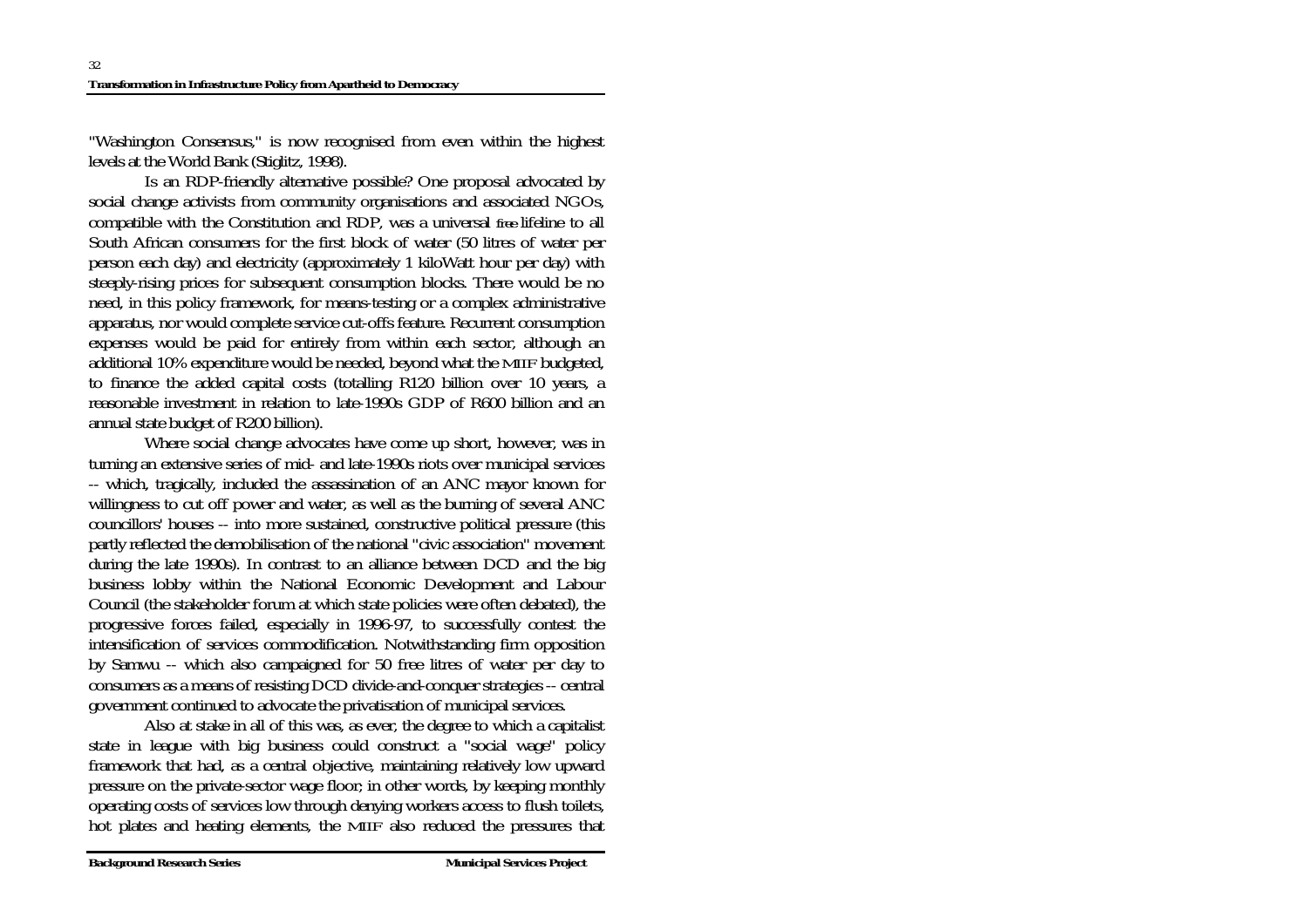#### **Transformation in Infrastructure Policy from Apartheid to Democracy**

workers would otherwise have to impose upon their employers for wages sufficient for the reproduction of labour power.

 In very practical ways, the social and labour movements were too weak to successfully contest the broader neo-liberal trajectory, and not even the strongest rhetorical and technical critiques could have made up for lack of political clout. What looms ahead, as more than half of South Africa's 878 municipalities prepared to face formal bankruptcy at the turn of the 21st century -- due to declining central-local grants and low levels of service payments by residents -- is potentially a stark scenario in which sufficient unpopularity with ANC rule emerges, so as to generate conditions amenable to a more progressive backlash either within the Alliance or, around the time of the 2005 election, the emergence of a leftwing alternative to the ruling party. Until then, it will be up to activists in civil society organisations, probably led by Samwu in key sites of privatisation struggles and potentially joined by a nascent alternative civic movement in Gauteng, to remind society at large that the transition from late-apartheid to post-apartheid infrastructure policy remains unsatisfying, to put it mildly.

33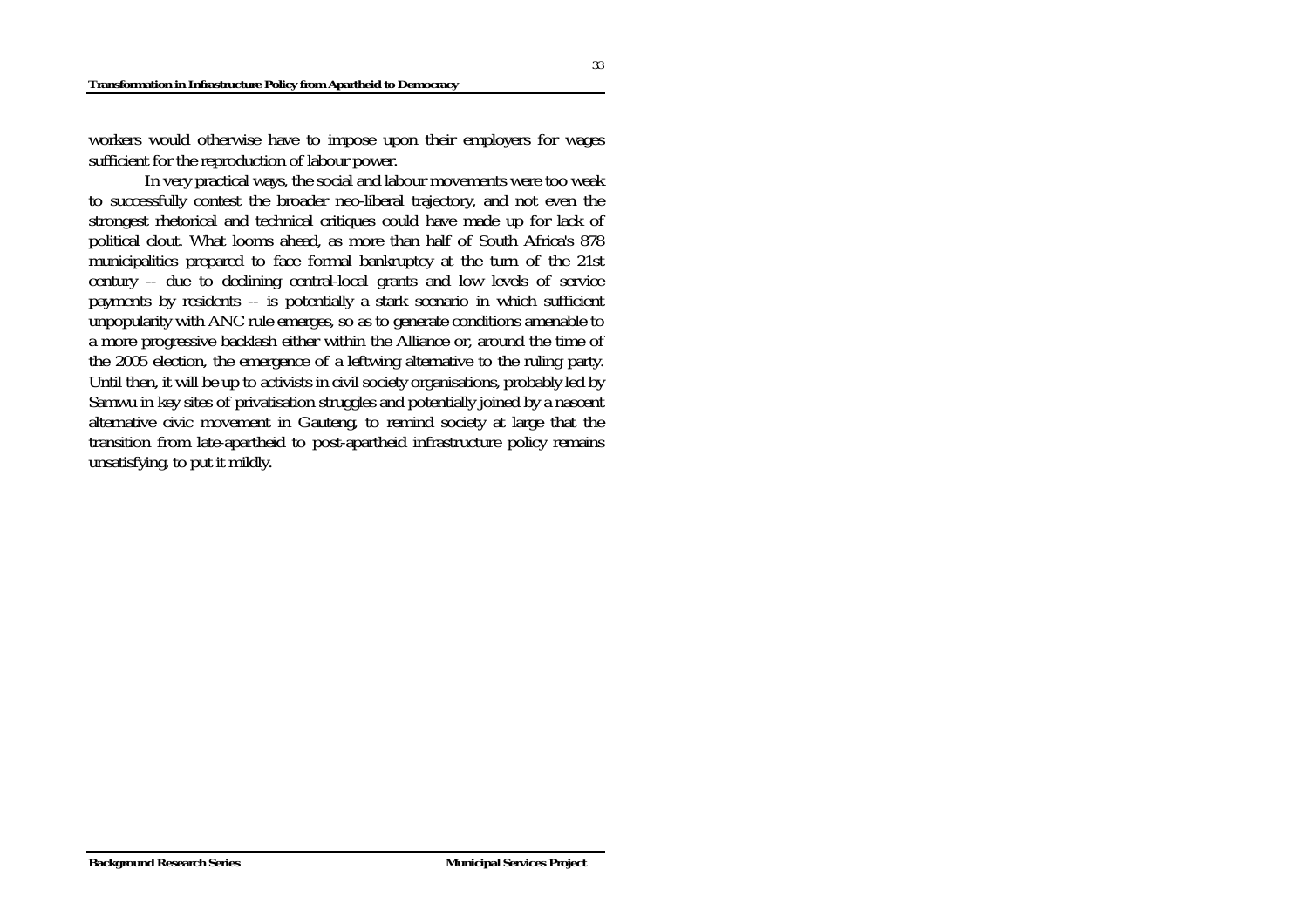#### **References**

African Development Bank (1997), "Investment Proposal: South Africa Infrastructure Investment Fund," ADB Private Sector Unit.

African National Congress (1994), *Reconstruction and Development Programme*, Cape Town.

Asmal, K. (1996a), Speech to the Launch of the 1995/6 Working for Water Programme Annual Report, Pretoria, 17 July.

\_\_\_\_\_\_\_\_\_ (1996b), Speech to Cape Town Conservation workshop.

Bakker, K. (1998), "An Evaluation of Some Aspects of Mvula's Participation in BoTT," Unpublished paper, Oxford University Department of Geography, Oxford, September.

Barsock, J.L. (1997), "Elitism in Action," *French Management*.

Bond, P. (1992), "De Loor Report is Off the Mark," *Reconstruct, Work in Progress*, August 1992

\_\_\_\_\_\_\_\_ (1993), "Housing Crisis Reveals Transitional Tension," *Financial Gazette*, 11 November 1993.

\_\_\_\_\_\_\_\_ (1997), "Infrastructure Plan Still a Disappointment," *South African Labour Bulletin*, 21, 2.

\_\_\_\_\_\_\_\_ (2000), *Cities of Gold, Townships of Coal: South Africa's New Urban Crisis*, Trenton, Africa World Press.

\_\_\_\_\_\_\_\_ (2000), *Elite Transition: From Apartheid to Neoliberalism in South Africa*, London, Pluto Press.

Department of Constitutional Development (1997), *Municipal Infrastructure Investment Framework*, Pretoria.

\_\_\_\_\_\_\_\_\_\_\_\_\_\_\_\_\_\_\_\_\_\_\_\_\_\_\_\_\_\_\_\_\_\_\_\_\_\_\_\_ (1998), *Draft Regulatory* 

*Framework for Municipal Service Partnerships*, Pretoria, August.

Department of Water Affairs and Forestry (1994), *White Paper on Water and*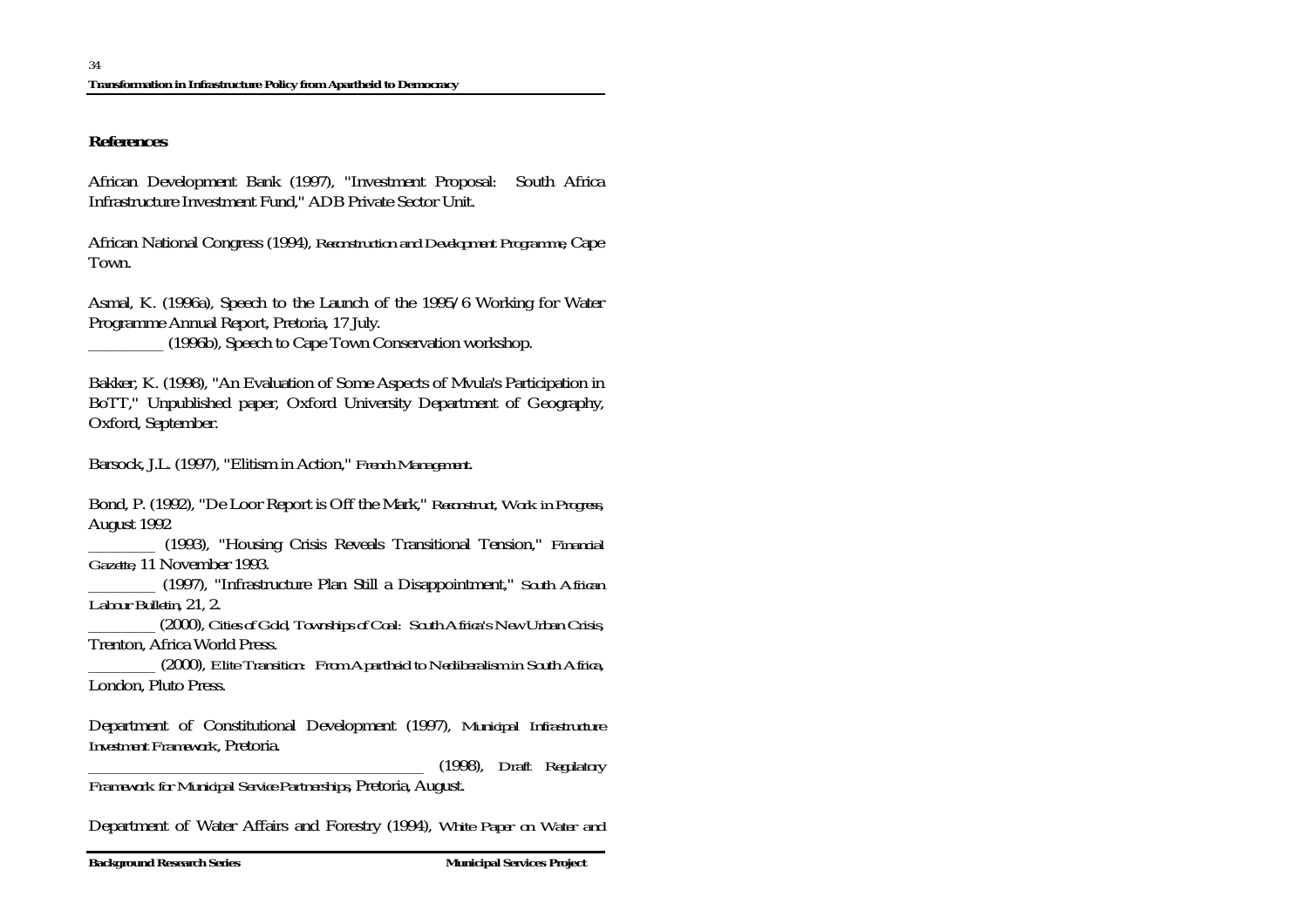**Transformation in Infrastructure Policy from Apartheid to Democracy** 

*Sanitation*, Pretoria.

\_\_\_\_\_\_\_\_\_\_\_\_\_\_\_\_\_\_\_\_\_\_\_\_\_\_\_\_\_\_\_\_\_\_\_\_\_\_\_\_ (1996), *National Sanitation* 

*Policy White Paper*, Pretoria.

\_\_\_\_\_\_\_\_\_\_\_\_\_\_\_\_\_\_\_\_\_\_\_\_\_\_\_\_\_\_\_\_\_\_\_\_\_\_\_\_ (1997), *White Paper on a* 

*National Water Policy for South Africa*, Pretoria.

Hemson, D. (1997), "Privatisation, Public-Private Partnerships and Outsourcing: The Challenge to Local Governance," Paper presented to the *Local Government White Paper* Research Process, Johannesburg, August.

Lorrain, D. (1997), "France: The silent change," in D.Lorrain and M.Stoker (Eds), *The Privatization of Urban Services in Europe*.

Masia, S., J.Walker, N.Mkaza, I.Harmond, M.Walters, K.Gray and J.Doyen (1998), "External BoTT Review," Joint report by the Department of Water Affairs and Forestry, World Bank, British Department for International Development and Unicef, Pretoria, November.

Mayekiso, M. (1996), *Township Politics: Civic Struggles for a New South Africa*, New York, Monthly Review.

Port Elizabeth Municipality (1998), "Report to the Management Team on Urban Water Demand Management," Report by the City Engineer, 11 March.

Republic of South Africa (1996), *The Constitution of the Republic of South Africa*, Act 108 of 1996, Cape Town.

Roome, J. (1995), "Water Pricing and Management: World Bank Presentation to the SA Water Conservation Conference," unpublished paper, South Africa, 2 October.

South African Institute of Race Relations (1998), *Annual Review of the Institute of Race Relations Survey, 1998*, Braamfontein.

Stiglitz, J. (1998), "More Instruments and Broader Goals: Moving Toward the